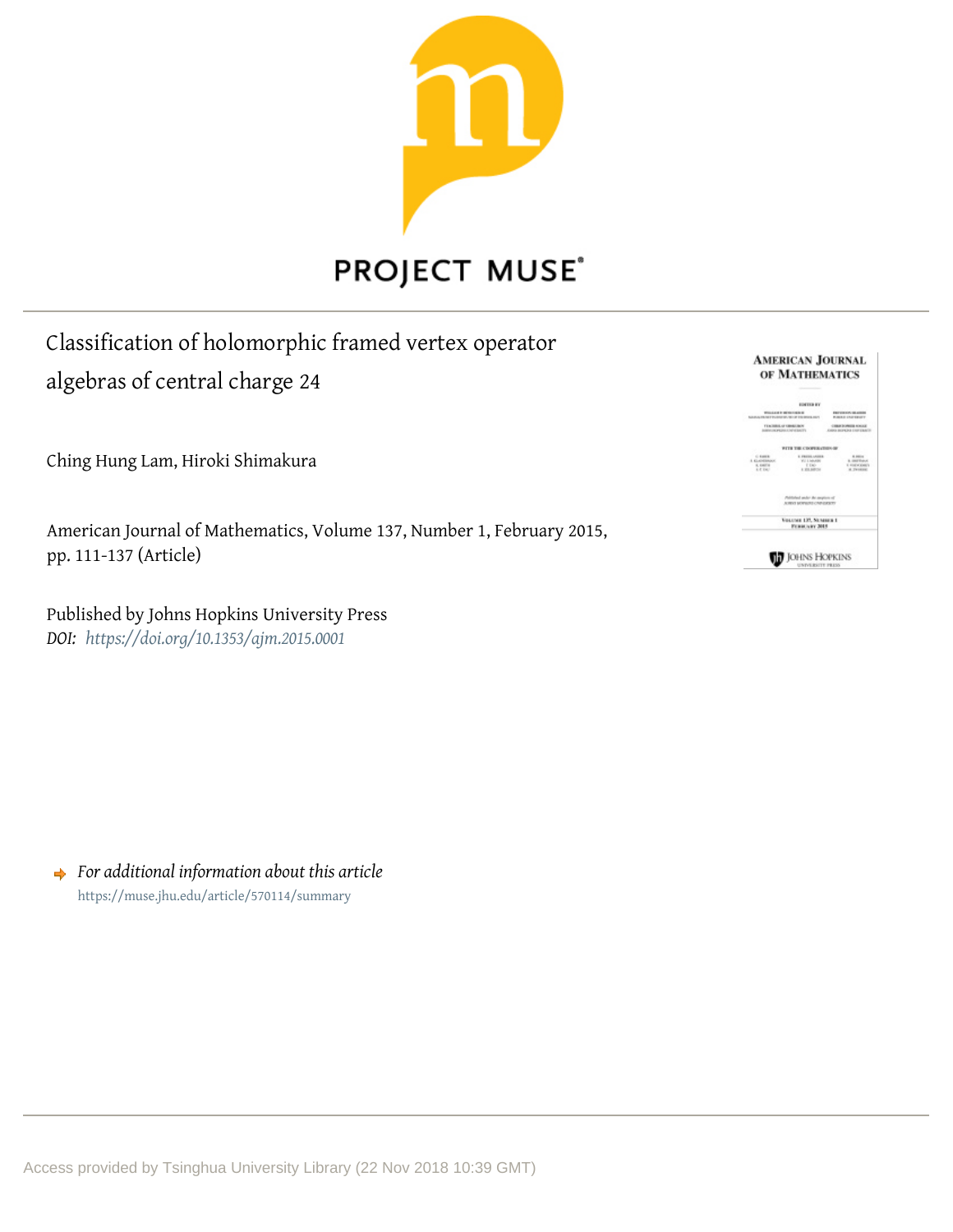## **CLASSIFICATION OF HOLOMORPHIC FRAMED VERTEX OPERATOR ALGEBRAS OF CENTRAL CHARGE 24**

By CHING HUNG LAM and HIROKI SHIMAKURA

*Abstract.* This article is a continuation of our work on the classification of holomorphic framed vertex operator algebras of central charge 24. We show that a holomorphic framed VOA of central charge 24 is uniquely determined by the Lie algebra structure of its weight one subspace. As a consequence, we completely classify all holomorphic framed vertex operator algebras of central charge 24 and show that there exist exactly 56 such vertex operator algebras, up to isomorphism.

**1. Introduction.** The classification of holomorphic vertex operator algebras (VOAs) of central charge 24 is one of the fundamental problems in vertex operator algebras and mathematical physics. In 1993 Schellekens [Sc93] obtained a partial classification by determining possible Lie algebra structures for the weight one subspaces of holomorphic VOAs of central charge 24. There are 71 cases in his list but only 39 of the 71 cases were known explicitly at that time. It is also an open question if the Lie algebra structure of the weight one subspace will determine the VOA structure uniquely when the central charge is 24. Recently, a special class of holomorphic VOAs, called framed VOAs, was studied in [La11, LS12]. Along with other results, 17 new examples were constructed. Moreover, it was shown in [La11, LS12] that there exist exactly 56 possible Lie algebras for holomorphic framed VOAs of central charge 24 and all cases can be constructed explicitly. In this article, we complete the classification of holomorphic framed VOAs of central charge 24. The main theorem is as follows:

THEOREM 1.1. *The isomorphism class of a holomorphic framed VOA of central charge* 24 *is uniquely determined by the Lie algebra structure of its weight one subspace. In particular, there exist exactly* 56 *holomorphic framed VOAs of central charge* 24*, up to isomorphism.*

*Remark* 1.2*.* By our classification (see [LS12, Table 1]), we noticed that the levels of the representations of Lie algebra associated to the weight one subspace are powers of two for any holomorphic framed VOA of central charge 24. Conversely, by comparing with the list of Lie algebras in [Sc93], we found that except for one case where the Lie algebra has the type  $E_{6,4}C_{2,1}A_{2,1}$ , all other Lie algebras

Manuscript received September 19, 2012.

Research of the first author supported in part by NSC grant 100-2628-M-001005-MY4 of Taiwan; research of the second author supported in part by Grants-in-Aid for Scientific Research (No. 23540013), JSPS.

American Journal of Mathematics 137 (2015), 111–137. © 2015 by Johns Hopkins University Press.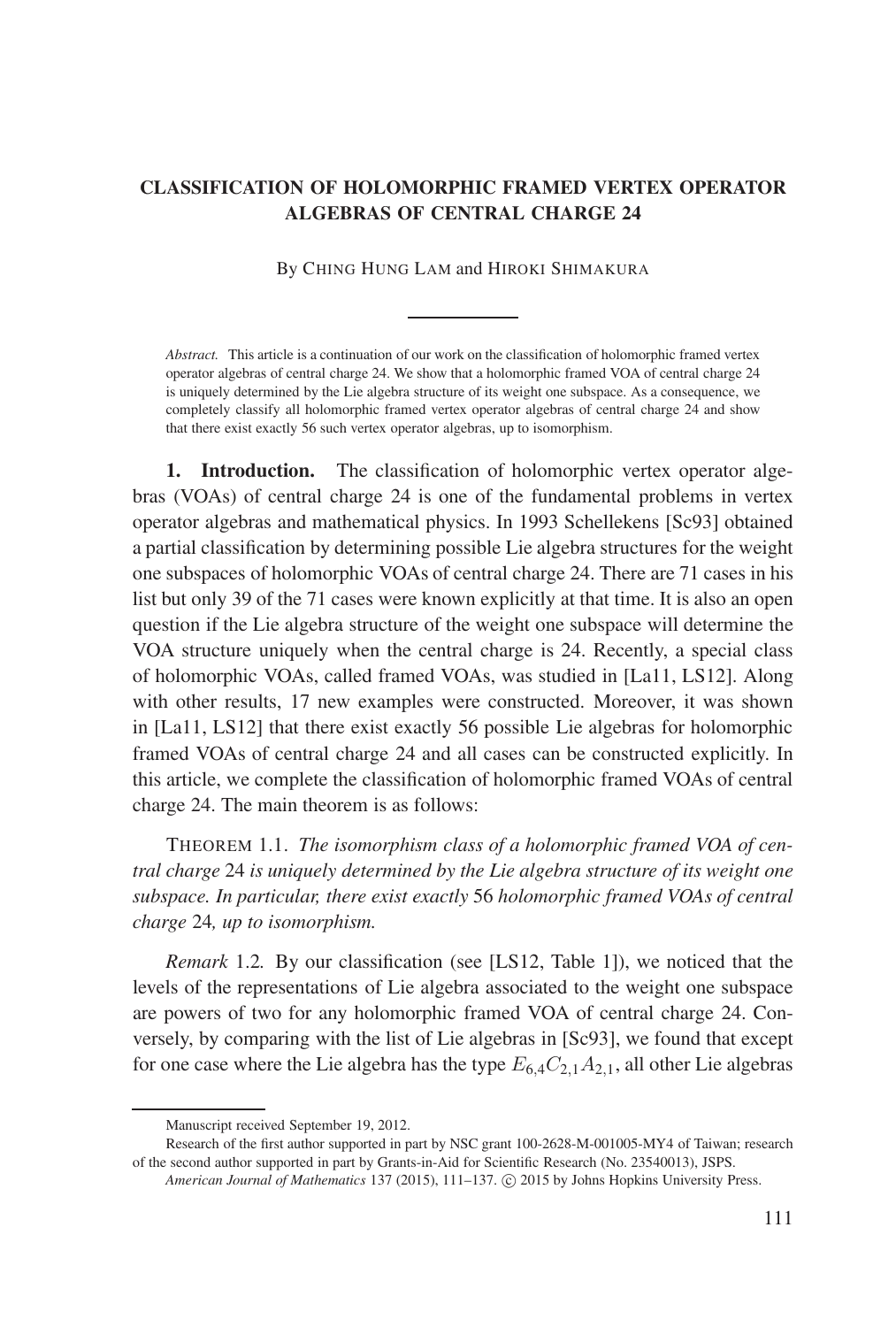in [Sc93] can be obtained from holomorphic framed VOAs if the levels are powers of two.

First let us recall the results in [La11, LS12] and discuss our methods. It was shown in [LY08] that a code D of length divisible by 16 can be realized as  $a^{1/16}$ code of a holomorphic framed VOA if and only if  $D$  is triply even and the all-one vector  $1 \in D$ . Therefore, the classification of holomorphic framed VOAs of rank 8k can be reduced into the following 2 steps:

(1) classify all triply even codes D of length 16k such that  $1 \in D$ ;

(2) determine all possible VOA structures with the  $1/16$ -code D for each triply even code D;

*Notation* 1.3. Let *E* be a doubly even code of length *n* and let  $d : \mathbb{Z}_2^n \to \mathbb{Z}_2^{2n}$ be the linear map defined by  $d(\alpha)=(\alpha,\alpha)$ . The code  $\mathcal{D}(E) = \langle d(E), (1,0) \rangle_{\mathbb{Z}_2}$ spanned by  $d(E)$  and  $(1,0)$  is called the *extended doubling* of E, where 1 is the all-one vector.

Let RM $(1,4)$  be the first order Reed-Muller code of degree 4 and  $d_{16}^+$  the unique indecomposable doubly even self-dual code of length 16. We also use  $A \oplus B$  to denote the direct sum of two subcodes A and B.

Recently, triply even codes of length 48 were classified by Betsumiya-Munemasa [BM12, Theorem 29]: a maximal triply even code of length 48 is isomorphic to an extended doubling, a direct sum of extended doublings or an exceptional triply even code  $D^{ex}$  of dimension 9. By this result, the classification of holomorphic framed VOAs of central charge 24 can be divided into the following 4 cases. Let D be a  $1/16$ -code of a holomorphic framed VOA U of central charge 24. Then, up to equivalence,

(i) D is subcode of an extended doubling  $\mathcal{D}(E)$  for some doubly even code E of length 24;

(ii) D is a subcode of RM $(1,4)^{\oplus 3}$  but is not contained in an extended doubling;

(iii) D is a subcode of RM(1,4)  $\oplus$   $\mathcal{D}(d_{16}^+)$  but is not contained in an extended doubling or RM $(1,4)^{\oplus 3}$ ;

(iv) D is a subcode of the 9-dimensional exceptional triply even code  $D^{ex}$  of length 48 but is not contained in an extended doubling, RM $(1,4)$ <sup>⊕3</sup> or RM $(1,4)$ ⊕  $D(d_{16}^+).$ 

The main idea is to enumerate all possible framed VOA structures in each case.

**Case (i).** If D is a subcode of an extended doubling, then it was shown [La11, Theorem 3.9] that U is isomorphic to a lattice VOA  $V_L$  or its  $\mathbb{Z}_2$ -orbifold  $\tilde{V}_L$  associated to the −1-isometry of the lattice L. Conversely, any lattice VOA associated to an even unimodular lattice of rank 24 or its  $\mathbb{Z}_2$ -orbifold has a Virasoro frame whose  $\frac{1}{16}$ -code D satisfies (i). In this case, it was known [DGM96] that the VOA structure is determined by the Lie algebra structure of its weight one subspace.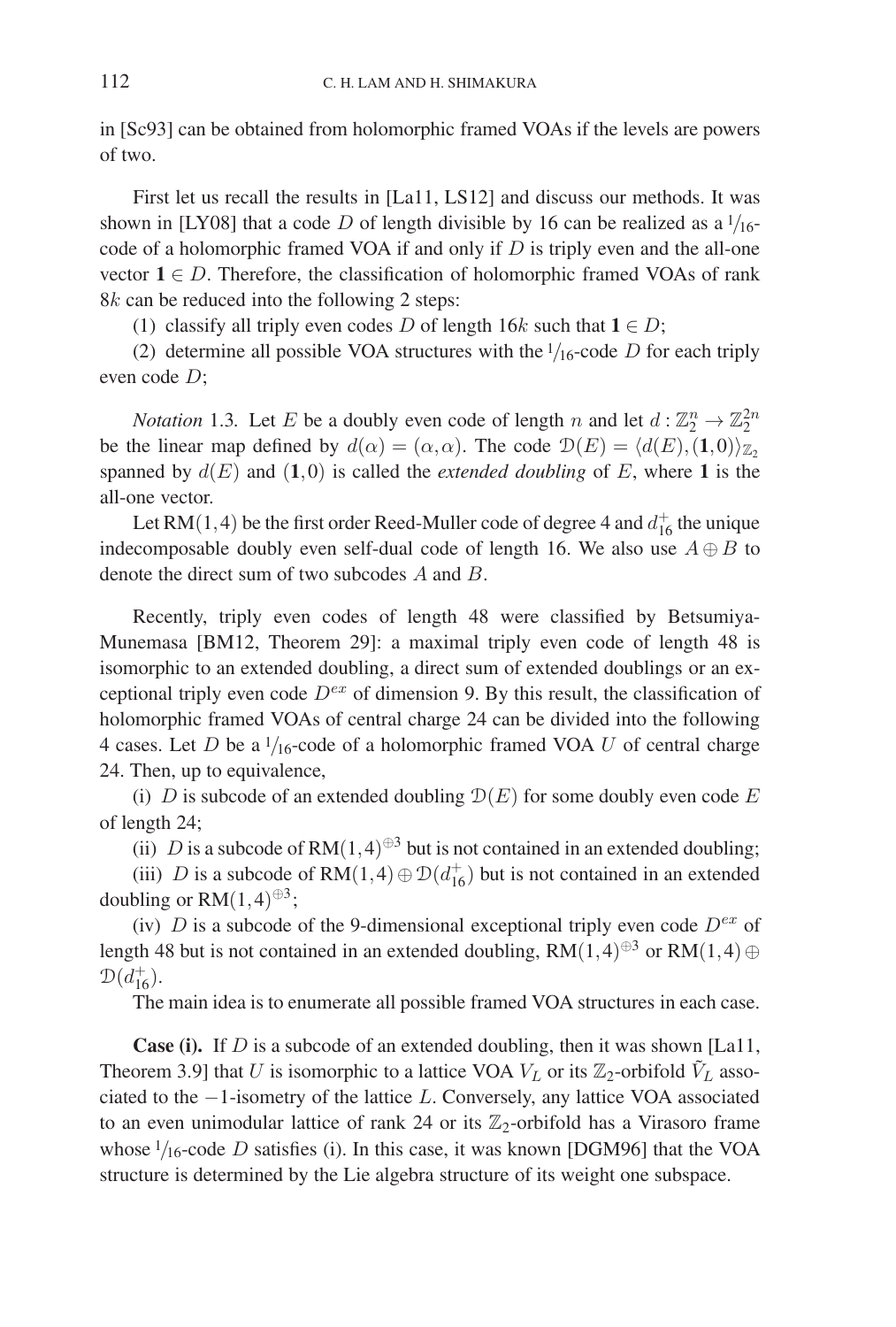PROPOSITION 1.4. [DGM96, Table 2, Proposition 6.5] *Let* U *be a holomorphic framed VOA of central charge* 24 *with a* <sup>1</sup>/16*-code satisfying (i). Then the isomorphism class of*  $U$  *is uniquely determined by the Lie algebra structure of*  $U_1$ *. In particular, there exist exactly* 39 *holomorphic framed VOAs of central charge* 24 *with* <sup>1</sup>/16*-codes satisfying (i), up to isomorphism.*

**Case (ii).** Suppose that D is a subcode of RM $(1,4)^{\oplus 3}$ . Then U is a simple current extension of  $V^{\otimes 3}$ , where  $V = V_{\sqrt{2}E_8}^+$ . This case was studied in [LS12, Section 5] and  $U \cong \mathfrak{V}(S)$  for some maximal totally singular subspace S of  $R(V)^3$ . In particular, the following theorem was proved by the uniqueness of simple current extensions [DM04b]. (See Sections 4.1, 4.2, and 4.3 for the definition of  $S(k,m,n,\pm)$ ,  $\mathfrak{V}(S)$  and  $\mathfrak{g}(\Phi)$ , respectively.)

PROPOSITION 1.5. [LS12, Theorem 5.46] *Let* U *be a holomorphic VOA of central charge* 24*. Assume that*  $U \cong \mathfrak{V}(S)$  *for some maximal totally singular subspace*  $S$  *of*  $R(V)^3$ *.* 

(1) If  $U_1$  is isomorphic to neither  $\mathfrak{g}(C_8F_4^2)$  nor  $\mathfrak{g}(A_7C_3^2A_3)$ , then the isomor*phism class of*  $U$  *is uniquely determined by the Lie algebra structure of*  $U_1$ *.* 

(2) *If*  $U_1 \cong \mathfrak{g}(C_8F_4^2)$  *then U is isomorphic to*  $\mathfrak{V}(\mathcal{S}(5,3,0,-))$  *or*  $\mathfrak{V}(\mathcal{S}(5,3,2,+))$ .

(3) *If*  $U_1 \cong \mathfrak{g}(A_7 C_3^2 A_3)$  *then U is isomorphic to*  $\mathfrak{V}(\mathcal{S}(5,2,1,+) )$  *or*  $\mathfrak{V}(\mathcal{S}(5,2,0))$ .

Hence, it remains to show that  $\mathfrak{V}(\mathcal{S}(5,3,0,-)) \cong \mathfrak{V}(\mathcal{S}(5,3,2,+))$  and  $\mathfrak{V}(\mathcal{S}(5,2,1,+)) \cong \mathfrak{V}(\mathcal{S}(5,2,0))$ , which will be achieved in Section 4.4 (see Theorems 4.21 and 4.24). As a consequence, we obtain the following theorem:

THEOREM 1.6. *Let* U *be a holomorphic framed VOA of central charge* 24 *with*  $a<sup>1</sup>/16$ -code satisfying (ii). Then the isomorphism class of U is uniquely determined *by the Lie algebra structure of* U1*. Excluding the VOAs in Proposition 1.4, there exist exactly* 10 *holomorphic framed VOAs of central charge* 24 *with* <sup>1</sup>/16*-codes satisfying (ii), up to isomorphism.*

**Case (iii).** If D is a subcode of RM(1,4)  $\oplus$   $\mathcal{D}(d_{16}^+)$ , then U is a simple current extension of  $V_{\sqrt{2}E_8}^+ \otimes V_{\sqrt{2}D_{16}^+}^+$  and this case was also studied in [LS12, Section 6]. Moreover, one has the following proposition by [LS12, Theorem 6.17], Theorem 1.6 and the uniqueness of simple current extensions [DM04b].

PROPOSITION 1.7. [LS12, Theorem 6.17] *Let* U *be a holomorphic framed VOA of central charge* 24 *with a* <sup>1</sup>/16*-code satisfying (iii). Then the isomorphism class of*  $U$  *is uniquely determined by the Lie algebra structure of*  $U_1$ *. Excluding the VOAs in Proposition 1.4 and Theorem 1.6, there exist exactly* 4 *holomorphic framed VOAs of central charge* 24 *with* <sup>1</sup>/16*-codes satisfying (iii), up to isomorphism.*

Therefore, no extra work is required for this case.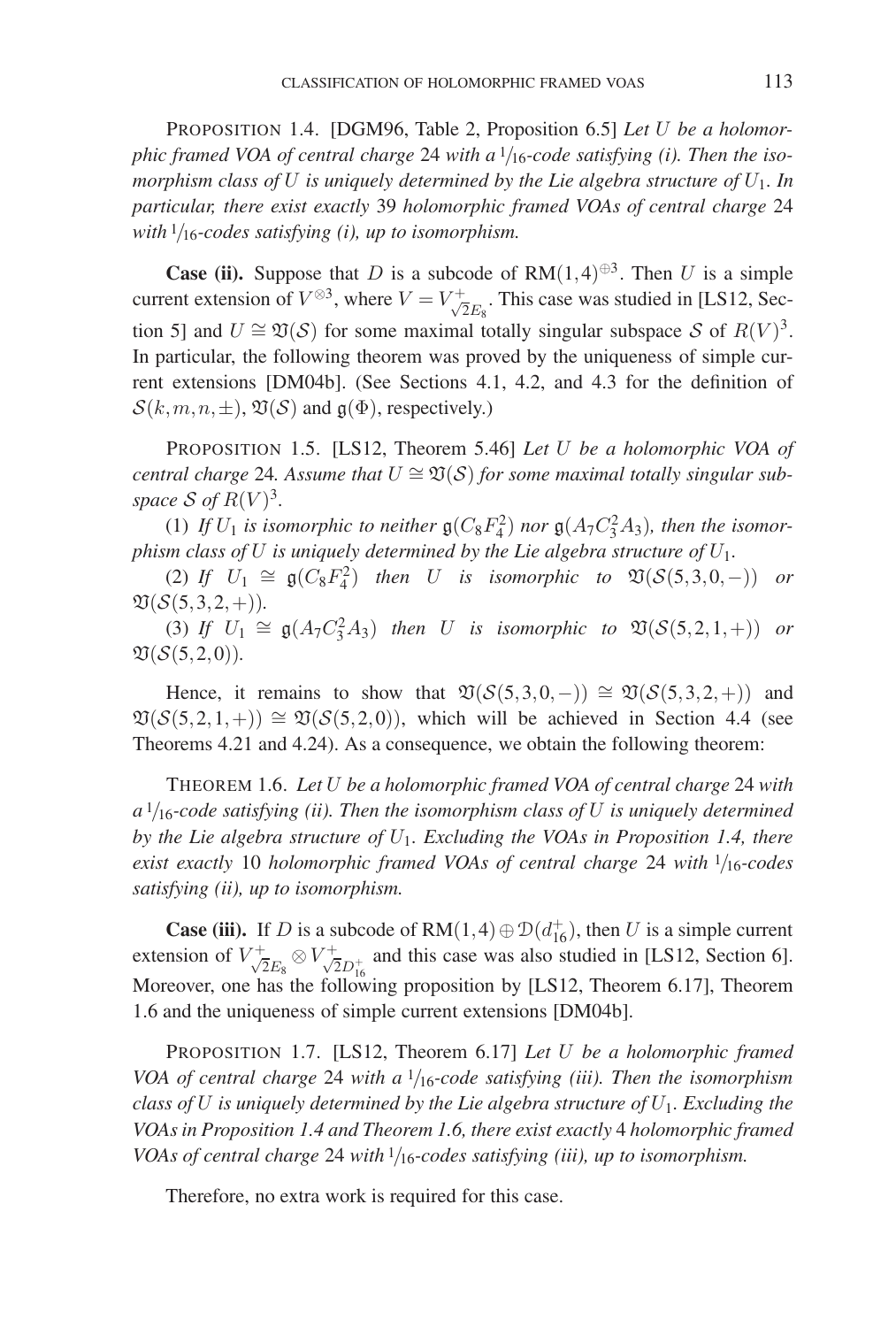**Case (iv).** In [La11], holomorphic framed VOAs associated to the subcodes of  $D^{ex}$  have been studied and the Lie algebra structures of their weight one subspaces are determined. It was also shown that the Lie algebra structures of their weight one subspaces are uniquely determined by the  $\frac{1}{16}$ -codes [La11, Theorem 6.78].

Suppose that the  $1/16$ -code D satisfies (iv). Then by the classification [BM12] (see also http://www.st.hirosaki-u.ac.jp/∼betsumi/triply-even/), D is equivalent to  $D^{ex} = D_{[10]}, D_{[8]}$  or  $D_{[7]}$  (see Section 3.1 for the definition of  $D_{[k]}$ ). Moreover, the Lie algebras of the VOAs associated to  $D_{[10]}$ ,  $D_{[8]}$  and  $D_{[7]}$  are not included in Cases (i), (ii), and (iii) (see [LS12, Table 1]). Therefore, it remains to show that the VOA structure is uniquely determined by the  $1/16$ -code D if  $D = D_{[10]}$ ,  $D_{[8]}$  or  $D_{[7]}$ , which will be achieved in Corollary 3.14.

THEOREM 1.8. *Let* U *be a holomorphic framed VOA of central charge* 24 *with a*  $1/16$ -code D satisfying (iv). Then the isomorphism class of U is uniquely *determined by the Lie algebra structure of* U1*. In particular, there exist exactly* 3 *holomorphic framed VOAs of central charge* 24 *with* <sup>1</sup>/16*-codes satisfying (iv), up to isomorphism.*

Our main theorem (Theorem 1.1) will then follow from Propositions 1.4 and 1.7 and Theorems 1.6 and 1.8.

The organization of the article is as follows. In Section 2, we recall some notions and basic facts about VOAs and framed VOAs. In Section 3, we study the framed VOA structures associated to a fixed  $1/16$ -code D. We show that the holomorphic framed VOA structure is uniquely determined by the  $1/16$ -code D if D is a subcode of the exceptional triply even code  $D^{ex}$ . In Section 4, the isomorphisms between holomorphic VOAs of central charge 24 associated to some maximal totally singular subspaces are discussed. We first recall a classification of maximal totally singular subspaces up to certain equivalence from [LS12]. The construction of a VOA  $\mathfrak{V}(S)$  from a maximal totally singular subspace S is recalled. Some basic properties of the VOA  $\mathfrak{V}(S)$  are also reviewed. In Section 4.3, the conjugacy classes of certain involutions in lattice VOAs are discussed. The results will then be used in Section 4.4 to establish the isomorphisms between some holomorphic VOAs associated to maximal totally singular subspaces. In Appendix A, certain ideals of the weight one subspaces of the VOAs  $\mathfrak{V}(\mathcal{S})$  used in Section 4.4 are described explicitly.

#### **2. Preliminaries.**

#### **Notations.**

- $\langle , \rangle$  the standard inner product in  $\mathbb{Z}_2^n$ ,  $\mathbb{R}^n$  or  $(R(V)^3,q_V^3)$ .
- **1** the all-one vector in  $\mathbb{Z}_2^n$ .
- 1 the vacuum vector of a VOA.
- $\boxtimes$ the fusion product for a VOA.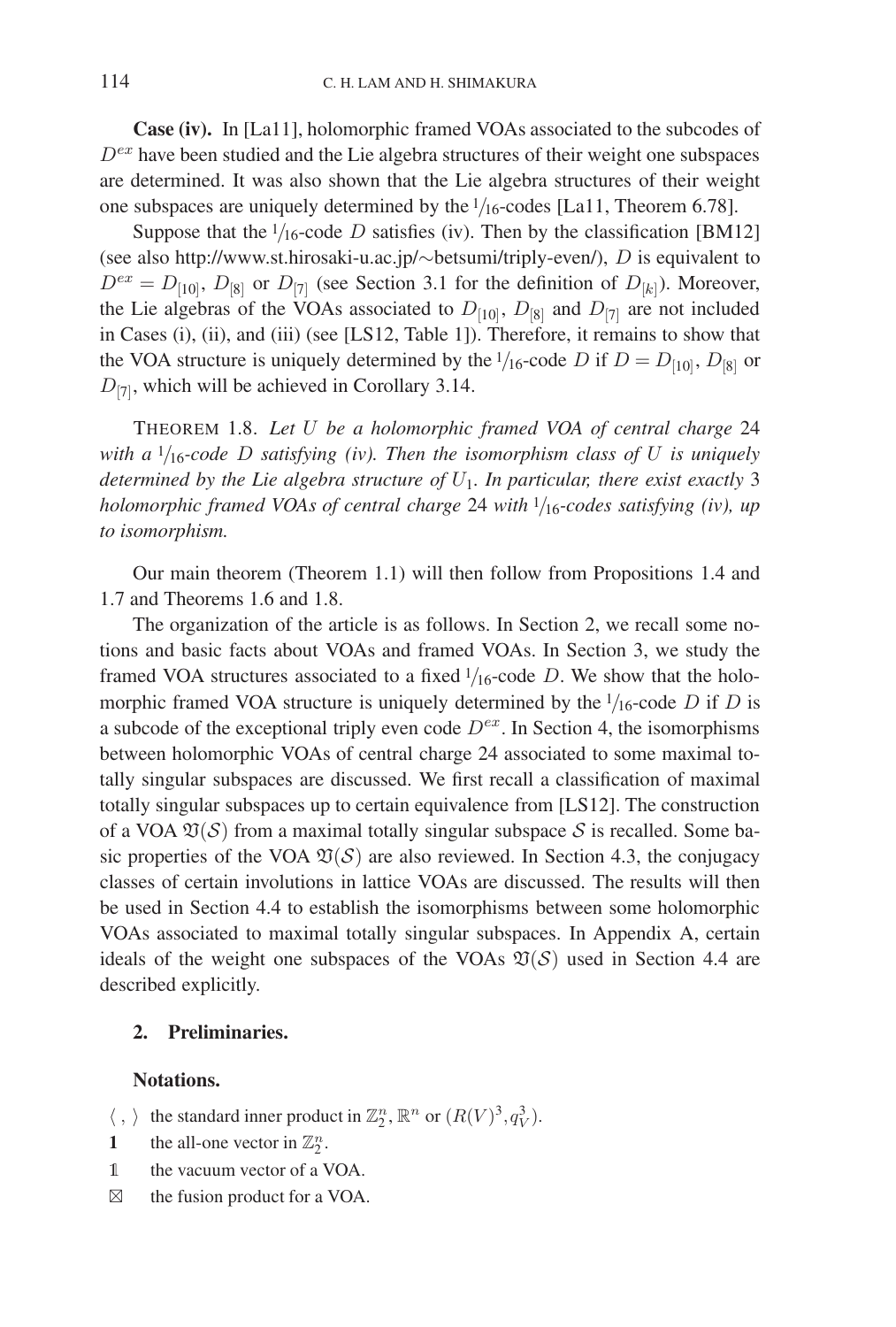| $\langle A \rangle_{\mathbb{F}}$     | the subspace spanned by $A$ over a field $\mathbb{F}$ .                                                                                                                    |
|--------------------------------------|----------------------------------------------------------------------------------------------------------------------------------------------------------------------------|
| Aut X                                | the automorphism group of $X$ .                                                                                                                                            |
| $\alpha \cdot \beta$                 | the coordinatewise product of $\alpha, \beta \in \mathbb{Z}_2^n$ .                                                                                                         |
| $D \cdot D$                          | the code $\langle \beta \cdot \beta'   \beta, \beta' \in D \rangle_{\mathbb{Z}_2}$ , where D is a binary code.                                                             |
| $D^{ex}$                             | the exceptional triply even code of length 48.                                                                                                                             |
| $g \circ M$                          | the conjugate of a module $M$ for a VOA by an automorphism $q$ .                                                                                                           |
| $\mathfrak{g}(\Phi)$                 | the semisimple Lie algebra with the root system $\Phi$ .                                                                                                                   |
| [M]                                  | the isomorphism class of a module $M$ for a VOA.                                                                                                                           |
| $M_C(\alpha,\beta)$                  | the irreducible module for $V_C$ parametrized by $\alpha \in C^{\perp}$ , $\beta \in \mathbb{Z}_2^n$ .                                                                     |
| $N(\Phi)$                            | the even unimodular lattice of rank 24 whose root system is $\Phi$ .                                                                                                       |
| $O(R(V), q_V)$                       | the orthogonal group of the quadratic space $(R(V), q_V)$ .                                                                                                                |
| $\mathcal{Q}_D$                      | $\{\delta: D \to \mathbb{Z}_2^n/D^{\perp} \mid \delta \text{ is } \mathbb{Z}_2\text{-linear and } (\delta(\beta), \mathbf{1} + \beta) = 0 \text{ for all } \beta \in D\}.$ |
| $\mathcal{S}(m,k_1,k_2,\varepsilon)$ | the maximal totally singular subspace of $R^3$ defined in Theorem 4.1.                                                                                                     |
| $\mathcal{S}(m,k_1,k_2)$             | the maximal totally singular subspace of $R^3$ defined in Theorem 4.3.                                                                                                     |
| supp(c)                              | the support of $c = (c_i) \in \mathbb{Z}_2^n$ , that is, the set $\{i \mid c_i \neq 0\}$ .                                                                                 |
| $Sym_n$                              | the symmetric group of degree $n$ .                                                                                                                                        |
| R(U)                                 | the set of all isomorphism classes of irreducible modules for a VOA U.                                                                                                     |
| $(R(V), q_V)$                        | the 10-dimensional quadratic space $R(V)$ associated to $V = V_{\sqrt{2}E_0}^+$ .                                                                                          |
| $L(\Phi)$                            | the root lattice with root system $\Phi$ .                                                                                                                                 |
| $V_C$                                | the code VOA associated to binary code $C$ .                                                                                                                               |
| $V_L$                                | the lattice VOA associated with even lattice L.                                                                                                                            |
| $V_L^+$                              | the fixed point subVOA of $V_L$ with respect to a lift of the $-1$ -isometry                                                                                               |
|                                      | of $L$ .                                                                                                                                                                   |
| $\tilde{V}_L$                        | the $\mathbb{Z}_2$ -orbifold of $V_L$ associated to the $-1$ -isometry of L.                                                                                               |
| $\mathfrak{V}(\mathcal{S})$          | the holomorphic VOA associated to a maximal totally singular                                                                                                               |
|                                      | subspace $S$ .                                                                                                                                                             |

**2.1. Vertex operator algebras.** Throughout this article, all VOAs are defined over the field  $\mathbb C$  of complex numbers. We recall the notion of vertex operator algebras (VOAs) and modules from [Bo86, FLM88, FHL93].

A *vertex operator algebra* (VOA)  $(V, Y, 1, \omega)$  is a  $\mathbb{Z}_{\geq 0}$ -graded vector space  $V = \bigoplus_{m \in \mathbb{Z}_{\geq 0}} V_m$  equipped with a linear map

$$
Y(a, z) = \sum_{i \in \mathbb{Z}} a_{(i)} z^{-i-1} \in (\text{End}(V))[[z, z^{-1}]], \quad a \in V
$$

and the *vacuum vector*  $1$  and the *conformal element*  $\omega$  satisfying a number of conditions [Bo86, FLM88]. We often denote it by  $V$  or  $(V, Y)$ .

Two VOAs  $(V, Y, 1, \omega)$  and  $(V', Y', 1', \omega')$  are said to be *isomorphic* if there exists a linear isomorphism  $g$  from  $V$  to  $V'$  such that

$$
g\omega = \omega'
$$
 and  $gY(v, z) = Y'(gv, z)g$  for all  $v \in V$ .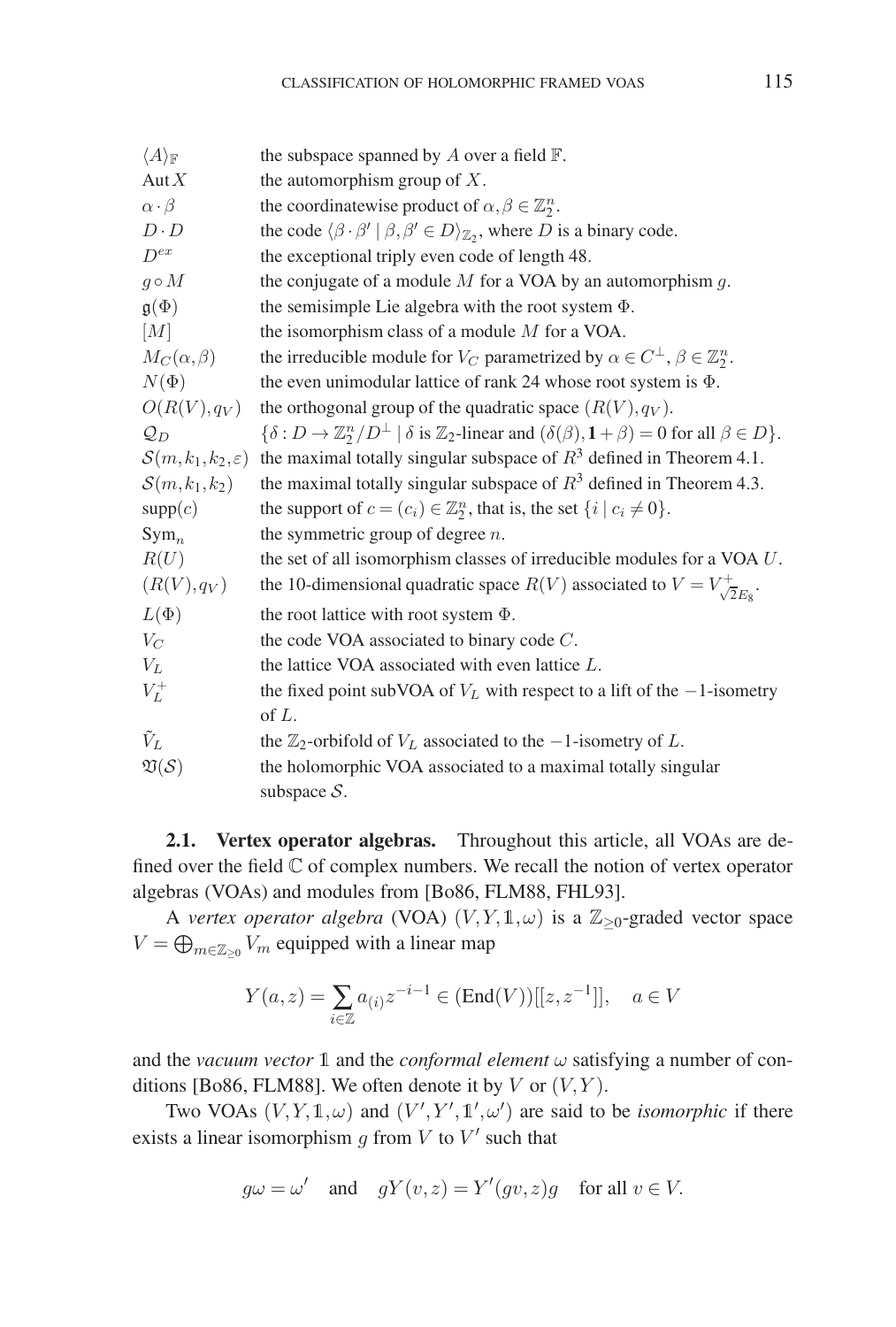When  $V = V'$ , such a linear isomorphism is called an *automorphism*. The group of all automorphisms of V is called the *automorphism group* of V and is denoted by Aut  $V$ .

A *vertex operator subalgebra* (or a *subVOA*) is a graded subspace of V which has a structure of a VOA such that the operations and its grading agree with the restriction of those of  $V$  and that they share the vacuum vector. When they also share the conformal element, we will call it a *full subVOA*.

An (ordinary) module  $(M, Y_M)$  for a VOA V is a C-graded vector space  $M =$  $\bigoplus_{m\in\mathbb{C}}M_m$  equipped with a linear map

$$
Y_M(a, z) = \sum_{i \in \mathbb{Z}} a_{(i)} z^{-i-1} \in (\text{End}(M))[[z, z^{-1}]], \quad a \in V
$$

satisfying a number of conditions [FHL93]. We often denote it by  $M$  and its isomorphism class by [M]. The *weight* of a homogeneous vector  $v \in M_k$  is k. A VOA is said to be *rational* if any module is completely reducible. A rational VOA is said to be *holomorphic* if itself is the only irreducible module up to isomorphism. A VOA is said to be *of CFT type* if  $V_0 = \mathbb{C} \mathbb{1}$ , and is said to be  $C_2$ -*cofinite* if  $\dim V / \langle u_{(-2)}v \mid u, v \in V \rangle_{\mathbb{C}} < \infty.$ 

Let  $\overline{M}$  be a module for a VOA  $V$  and let  $g$  be an automorphism of  $V$ . Then the module  $g \circ M$  is defined by  $(M, Y_{q \circ M})$ , where  $Y_{q \circ M}(v, z) = Y_M(g^{-1}(v), z)$ ,  $v \in V$ . Note that if M is irreducible then so is  $g \circ M$ .

Let  $V$  be a VOA of CFT type. Then the 0-th product gives a Lie algebra structure on  $V_1$ . Moreover, the operators  $v_{(n)}$ ,  $v \in V_1$ ,  $n \in \mathbb{Z}$ , define a representation of the affine Lie algebra associated to  $V_1$ . Note that Aut V acts on the Lie algebra  $V_1$ as an automorphism group.

**2.2. Fusion products and simple current extensions.** Let  $V^0$  be a simple rational  $C_2$ -cofinite VOA of CFT type and let  $W^1$  and  $W^2$  be V-modules. It was shown in [HL95] that the  $V^0$ -module  $W^1 \boxtimes_{V^0} W^2$ , called the *fusion product*, exists. A  $V^0$ -module M is called a *simple current* if for any irreducible  $V^0$ -module X, the fusion product  $M \boxtimes_{V^0} X$  is also irreducible.

Let  $\{V^{\alpha} | \alpha \in D\}$  be a set of inequivalent irreducible  $V^0$ -modules indexed by an abelian group D. A simple VOA  $V_D = \bigoplus_{\alpha \in D} V^{\alpha}$  is called a *simple current extension* of  $V^0$  if it carries a D-grading and every  $V^{\alpha}$  is a simple current. Note that  $V^{\alpha} \boxtimes_{V^0} V^{\beta} \cong V^{\alpha+\beta}$ .

PROPOSITION 2.1. [DM04b, Proposition 5.3] *Let*  $V^0$  *be a simple rational*  $C_2$ *cofinite VOA of CFT type and let*  $V_D = \bigoplus_{\alpha \in D} V^{\alpha}$  *and*  $\tilde{V}_D = \bigoplus_{\alpha \in D} \tilde{V}^{\alpha}$  *be simple current extensions of*  $V^0$ *. If*  $V^{\alpha} \cong \tilde{V}^{\alpha}$  *as*  $V^0$ *-modules for all*  $\alpha \in D$ *, then*  $V_D$  *and*  $\tilde{V}_D$  are isomorphic VOAs.

**2.3.** Lattice VOAs and  $\mathbb{Z}_2$ -orbifolds. Let L be an even unimodular lattice and let  $V_L$  be the lattice VOA associated with L [Bo86, FLM88]. Then  $V_L$  is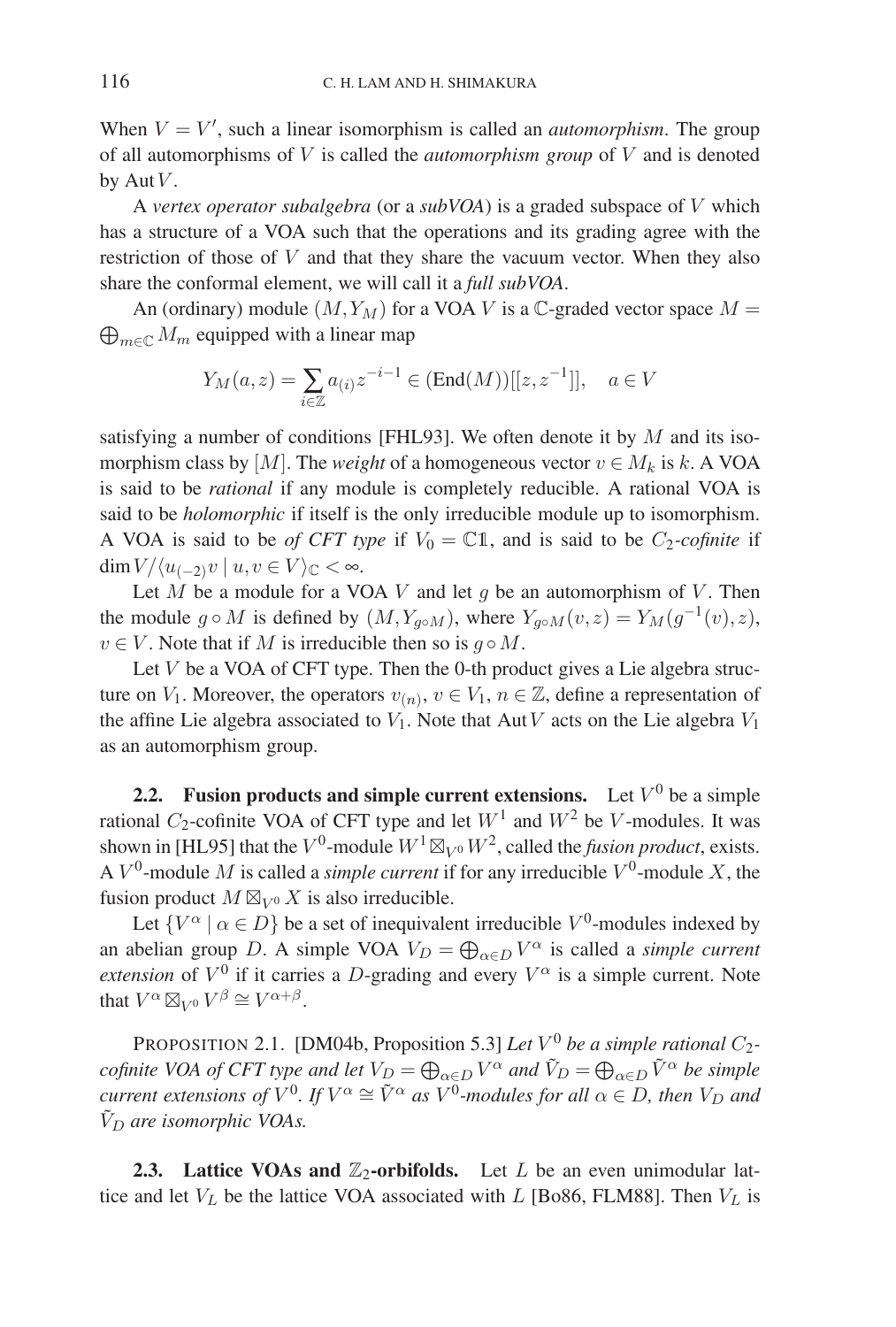holomorphic [Do93]. Let  $\theta \in$  Aut $V_L$  be a lift of  $-1 \in$  Aut  $L$  and let  $V_L^+$  denote the subVOA of  $V_L$  consisting of vectors in  $V_L$  fixed by  $\theta$ . Let  $V_L^T$  be a unique irreducible  $\theta$ -twisted module for  $V_L$  and let  $V_L^{\overline{T},+}$  be the irreducible  $V_L^+$ -submodule of  $V_L^T$  with integral weights. Set

$$
\tilde{V}_L = V_L^+ \oplus V_L^{T,+}.
$$

Then  $\tilde{V}_L$  has a unique holomorphic VOA structure by extending its  $V_L^+$ -module structure, up to isomorphism [FLM88, DGM96]. The VOA  $V_L$  is often called the  $\mathbb{Z}_2$ -orbifold of  $V_L$ . More generally, for an involution g in Aut  $V_L$ , we can consider the same procedure. If we obtain a VOA as a simple current extension of the sub-VOA  $V_L^g$  of  $V_L$  fixed by g, we call it the  $\mathbb{Z}_2$ -orbifold of  $V_L$  associated to g.

**2.4. Code VOAs and framed VOAs.** In this section, we review the notion of code VOAs and framed VOAs from [Mi96, Mi98, DGH98, Mi04].

Let Vir  $=\bigoplus_{n\in\mathbb{Z}}\mathbb{C}L_n\oplus\mathbb{C}c$  be the Virasoro algebra. For any  $c,h\in\mathbb{C}$ , we denote by  $L(c, h)$  the irreducible highest weight module of Vir with central charge c and highest weight h. It was shown in [FZ92] that  $L(c,0)$  has a natural VOA structure. We call it the *simple Virasoro VOA* with central charge c.

*Definition* 2.2. Let  $V = \bigoplus_{n=0}^{\infty} V_n$  be a VOA. An element  $e \in V_2$  is called an *Ising vector* if the subalgebra  $Vir(e)$  generated by e is isomorphic to  $L(1/2,0)$  and e is the conformal element of Vir(e). Two Ising vectors  $u, v \in V$  are said to be *orthogonal* if  $[Y(u, z_1), Y(v, z_2)] = 0$ .

*Remark* 2.3. It is well-known that  $L(1/2,0)$  is rational and has only three inequivalent irreducible modules  $L(1/2,0)$ ,  $L(1/2,1/2)$  and  $L(1/2,1/16)$ . The fusion products of  $L(1/2, 0)$ -modules are computed in [DMZ94]:

$$
L(1/2,1/2) \boxtimes L(1/2,1/2) = L(1/2,0), \quad L(1/2,1/2) \boxtimes L(1/2,1/16) = L(1/2,1/16),
$$
  
(2.1) 
$$
L(1/2,1/16) \boxtimes L(1/2,1/16) = L(1/2,0) \oplus L(1/2,1/2).
$$

*Definition* 2.4*.* [DGH98] A simple VOA V is said to be *framed* if there exists a set  $\{e^1, \ldots, e^n\}$  of mutually orthogonal Ising vectors of V such that their sum  $e^1 + \cdots + e^n$  is equal to the conformal element of V. The subVOA  $T_n$  generated by  $e^1, \ldots, e^n$  is thus isomorphic to  $L(1/2,0)^{\otimes n}$  and is called a *Virasoro frame* of *V*.

THEOREM 2.5. [DGH98] *Any framed VOA is rational, C<sub>2</sub>-cofinite, and of CFT type.*

Given a framed VOA V with a Virasoro frame  $T_n$ , one can associate two binary codes C and D of length n to V and  $T_n$  as follows: Since  $T_n = L(1/2,0)^{\otimes n}$  is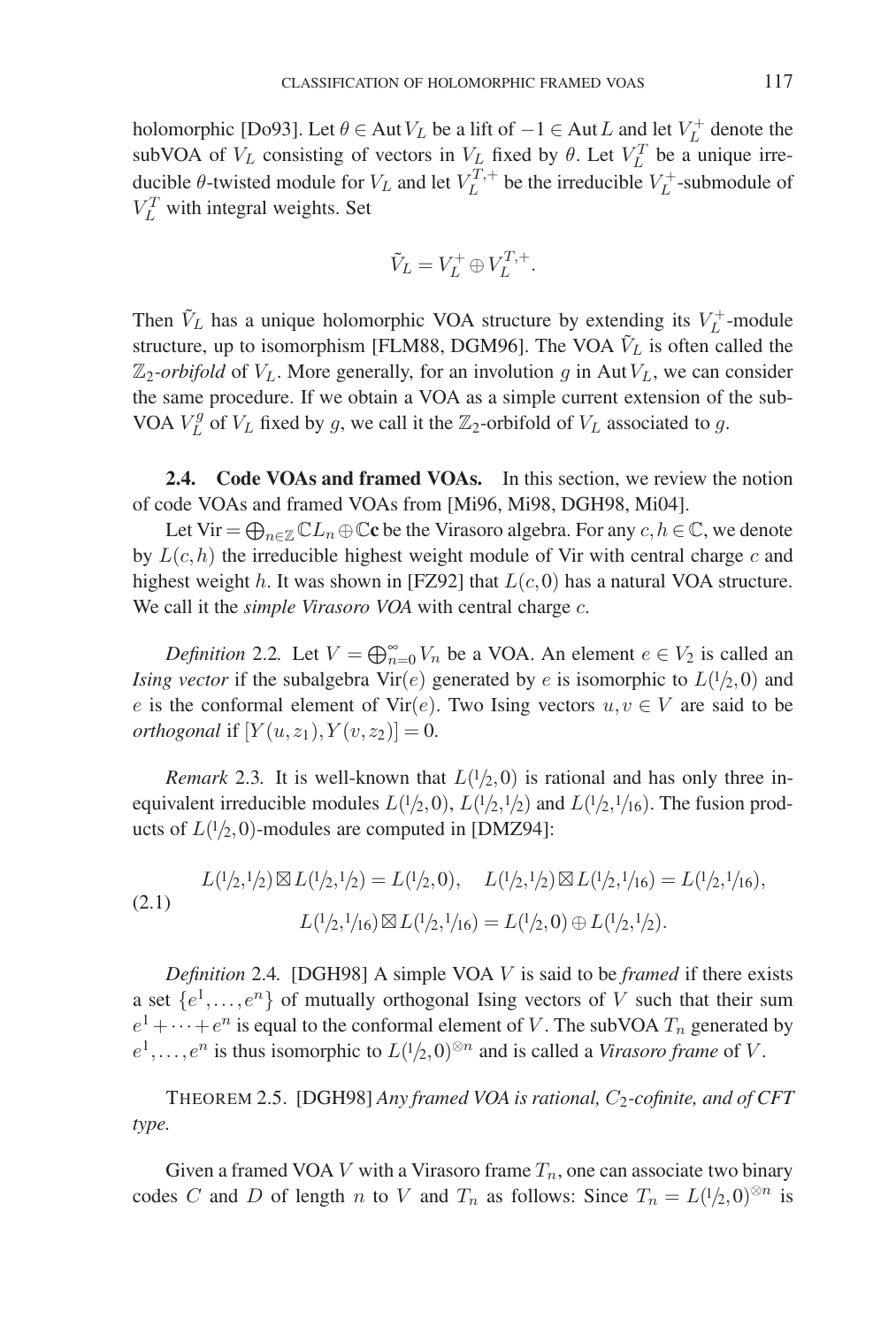rational, V is a completely reducible  $T_n$ -module. That is,

$$
V \cong \bigoplus_{h_i \in \{0,1/2,1/16\}} m_{h_1,\ldots,h_n} L(1/2,h_1) \otimes \cdots \otimes L(1/2,h_n),
$$

where the non-negative integer  $m_{h_1,...,h_n}$  is the multiplicity of  $L(1/2,h_1) \otimes \cdots \otimes$  $L(1/2,h_n)$  in V. It was shown in [DMZ94] that all the multiplicities are finite and that  $m_{h_1,...,h_n}$  is at most 1 if all  $h_i$  are different from  $1/16$ .

Let  $U \cong L(1/2, h_1) \otimes \cdots \otimes L(1/2, h_n)$  be an irreducible module for  $T_n$ . Let  $\tau(U)$ denote the binary word  $\beta = (\beta_1, \dots, \beta_n) \in \mathbb{Z}_2^n$  such that

(2.2) 
$$
\beta_i = \begin{cases} 0 & \text{if } h_i = 0 \text{ or } 1/2, \\ 1 & \text{if } h_i = 1/16. \end{cases}
$$

For any  $\beta \in \mathbb{Z}_2^n$ , denote by  $V^{\beta}$  the sum of all irreducible submodules U of V such that  $\tau(U) = \tilde{\beta}$ . Set  $D := \{ \beta \in \mathbb{Z}_2^n \mid V^{\beta} \neq 0 \}$ . Then D becomes a binary code of length n. We call D the  $1/16$ -code with respect to  $T_n$ . Note that V can be written as a sum

$$
V=\bigoplus_{\beta\in D}V^{\beta}.
$$

For any  $\alpha = (\alpha_1, \dots, \alpha_n) \in \mathbb{Z}_2^n$ , let  $M_\alpha$  denote the  $T_n$ -submodule  $m_{h_1, \dots, h_n} L(1/2, h_1)$ ⊗ ···⊗  $L(1/2, h_n)$  of V, where  $h_i = 1/2$  if  $\alpha_i = 1$  and  $h_i = 0$  elsewhere. Note that  $m_{h_1,...,h_n} \leq 1$  since  $h_i \neq 1/16$ . Set  $C := \{ \alpha \in \mathbb{Z}_2^n \mid M_\alpha \neq 0 \}$ . Then C also forms a binary code and  $V^0 = \bigoplus_{\alpha \in C} M_\alpha$ . The code VOA  $V_C$  associated to a binary code  $C$  was defined in [Mi96].

*Definition* 2.6. [Mi96] A framed VOA *V* is called a *code VOA* if  $D = 0$ , equivalently,  $V = V^0$ .

PROPOSITION 2.7. [Mi96, Theorem 4.3], [Mi98, Theorem 4.5], and [DGH98, Proposition 2.16] *For any even code* C*, there exists the unique code VOA isomor*phic to  $\bigoplus_{\alpha\in C}M_\alpha$ , up to isomorphism.

Summarizing, there exists a pair of binary codes  $(C, D)$  such that

$$
V=\bigoplus_{\beta\in D}V^\beta\quad\text{and}\quad V^0=\bigoplus_{\alpha\in C}M_\alpha.
$$

Note that all  $V^{\beta}$ ,  $\beta \in D$ , are irreducible  $V^0$ -modules.

Since  $V$  is a VOA, its weights are integers and we have the lemma.

LEMMA 2.8. (1) *The code D is triply even, i.e.,*  $wt(\beta) \equiv 0 \mod 8$  *for all*  $\beta \in D$ .

(2) *The code* C *is even.*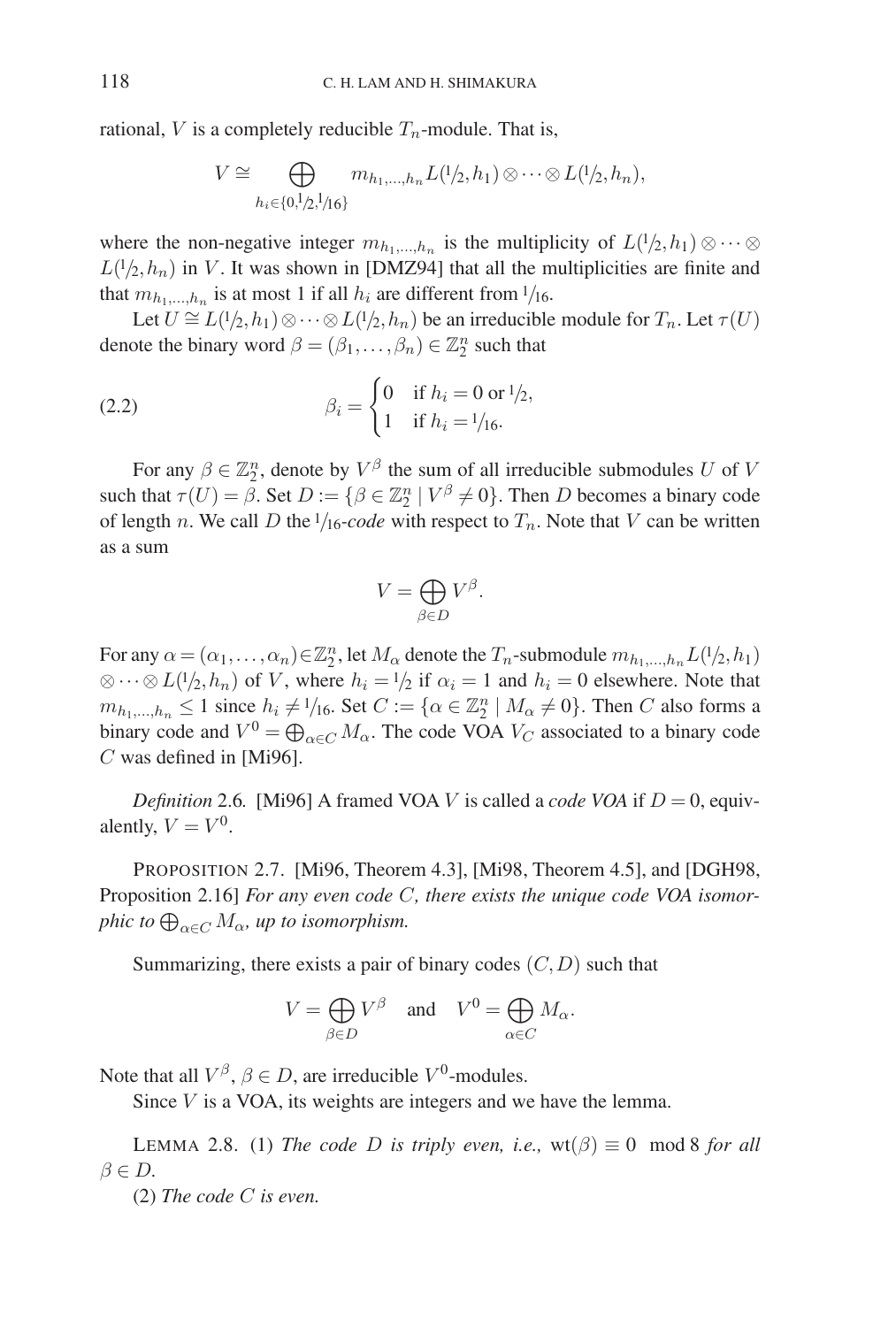The following theorems are well-known.

THEOREM 2.9. [DGH98, Theorem 2.9] and [Mi04, Theorem 6.1] *Let* V *be a framed VOA with binary codes* (C,D)*. Then,* V *is holomorphic if and only if*  $C = D^{\perp}$ .

THEOREM 2.10. [LY08, Theorem7] *Let*  $V = \bigoplus_{\beta \in D} V^{\beta}$  *be a framed VOA*. *Then V* is a D-graded simple current extension of  $V^0$ .

**2.5. Representation theory of code VOAs.** In this section, we review representation theory of code VOAs from [Mi98, Mi04, DGL07, LY08].

Let C be an even binary code of length n and  $V_C$  the code VOA associated to  $C$ . Let us recall a parametrization of irreducible  $V_C$ -modules by codewords from [LY08, Section 4.2]. Let  $\beta \in C^{\perp}$  and  $\gamma \in \mathbb{Z}_{2}^{n}$ . We define a weight vector  $h_{\beta,\gamma} =$  $(h_{\beta,\gamma}^1, \ldots, h_{\beta,\gamma}^n), h_{\beta,\gamma}^i \in \{0, \frac{1}{2}, \frac{1}{16}\}$  by

$$
h_{\beta,\gamma}^{i} := \begin{cases} \frac{1}{16} & \text{if } \beta_{i} = 1, \\ \frac{\gamma_{i}}{2} & \text{if } \beta_{i} = 0. \end{cases}
$$

Let

$$
L(h_{\beta,\gamma}) := L(1/2, h_{\beta,\gamma}^1) \otimes \cdots \otimes L(1/2, h_{\beta,\gamma}^n)
$$

be the irreducible  $L(1/2,0)^{\otimes n}$ -module with the weight  $h_{\beta,\gamma}$ . Let H be a maximal self-orthogonal subcode of  $C_\beta = \{ \alpha \in C \mid \text{supp}(\alpha) \subset \text{supp}(\beta) \}.$  Then there exists an irreducible character  $\tilde{\chi}_{\gamma}$  of the central extension of H such that  $L(h_{\beta,\gamma})\otimes$  $\tilde{\chi}_{\gamma}$  is an irreducible  $V_H$ -module. Moreover, we obtain an irreducible  $V_C$ -module  $M_C(\beta, \gamma)$  as its induced module.

THEOREM 2.11. [Mi98, Theorem 5.3] *Every irreducible V<sub>C</sub>-module is isomorphic to an induced module*  $M_C(\beta, \gamma)$  *and its module structure is uniquely determined by the structure of a*  $V_H$ *-submodule.* 

Next let us review some basic properties of  $M_C(\beta, \gamma)$ .

LEMMA 2.12. [DGL07, Lemma 5.8] and [LY08, Lemma 3] *Let*  $\beta, \beta' \in C^{\perp}$ and  $\gamma, \gamma' \in \mathbb{Z}_2^n$ . Then the irreducible V<sub>C</sub>-modules  $M_C(\beta, \gamma)$  and  $M_C(\beta', \gamma')$  are *isomorphic if and only if*

$$
\beta = \beta' \quad and \quad \gamma + \gamma' \in C + H^{\perp_{\beta}},
$$

*where*  $H^{\perp_{\beta}} = \{ \alpha \in \mathbb{Z}_{2}^{n} \mid \text{supp}(\alpha) \subset \text{supp}(\beta) \text{ and } \langle \alpha, \delta \rangle = 0 \text{ for all } \delta \in H \}.$ 

*Remark* 2.13. [LY08, Remark 6] If C is even,  $n \equiv 0 \pmod{16}$ , and  $C^{\perp}$  is triply even, then  $H^{\perp_{\beta}} \subset C$  in Lemma 2.12.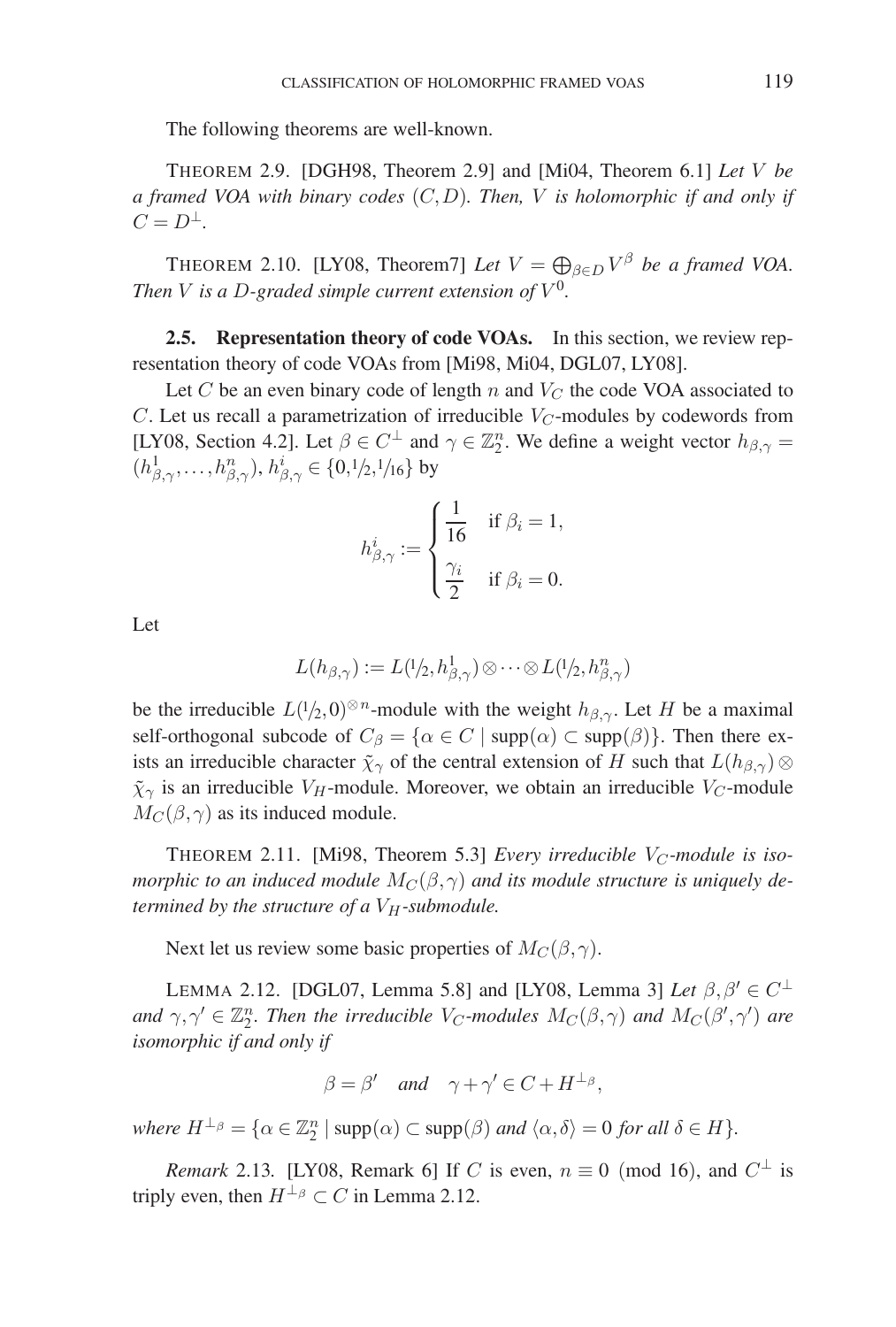LEMMA 2.14. [LY08, Lemma 7] *Let*  $\alpha, \beta, \gamma \in \mathbb{Z}_2^n$  *with*  $\beta \in C^{\perp}$ *. Then* 

$$
M_C(0,\alpha) \underset{V_C}{\boxtimes} M_C(\beta,\gamma) \cong M_C(\beta,\alpha+\gamma).
$$

*Moreover, the difference between the top weight of*  $M_C(\beta, \gamma)$  *and that of*  $M_C(\beta, \alpha + \gamma)$  *is congruent to*  $\langle \alpha, \alpha + \beta \rangle/2$  *modulo*  $\mathbb{Z}$ *.* 

*Definition* 2.15. Let C be an even code and  $\alpha \in \mathbb{Z}_2^n$ . Define the map  $\sigma_{\alpha}: V_C \to V_C$  $V_C$  by

$$
\sigma_{\alpha}(u) = (-1)^{\langle \alpha, \beta \rangle} u \quad \text{for } u \in M_{\beta}, \ \beta \in C.
$$

It is known [Mi96] that  $\sigma_{\alpha}$  is an automorphism of  $V_C$ .

Next lemma plays an important role in Section 3.

LEMMA 2.16. *Let* C *be an even code of length* n *and let*  $\beta \in C^{\perp}$ ,  $\alpha, \gamma \in \mathbb{Z}_{2}^{n}$ . *Then*

$$
\sigma_{\alpha} \circ M_C(\beta, \gamma) \cong M_C(0, \alpha \cdot \beta) \underset{V_C}{\boxtimes} M_C(\beta, \gamma),
$$

*where*  $\alpha = (\alpha_i), \beta = (\beta_i) \in \mathbb{F}_2^n$ ,  $\alpha \cdot \beta = (\alpha_i \beta_i) \in \mathbb{F}_2^n$ .

*Proof.* Let  $e_i$  be the vector in  $\mathbb{F}_2^n$  which is 1 in the *i*-th coordinate and 0 in the other coordinates. Then  $\sigma_{\alpha} = \prod_{i \in \text{supp}(\alpha)} \sigma_{e_i}$ . By Lemma 2.14, it suffices to show that

$$
\sigma_{e_i} \circ M_C(\beta, \gamma) \cong \begin{cases} M_C(0, e_i) \boxtimes_{V_C} M_C(\beta, \gamma) & \text{if } i \in \text{supp}(\beta), \\ M_C(\beta, \gamma) & \text{if } i \notin \text{supp}(\beta). \end{cases}
$$

Let H be a maximal self-orthogonal subcode of  $C_\beta$ . Then by Theorem 2.11, the  $V_C$ -module structure is uniquely determined by a  $V_H$ -submodule structure.

If  $i \notin \text{supp}(\beta)$ , then  $\sigma_{e_i}$  is trivial on  $V_H$ . Hence  $\sigma_{e_i} \circ (L(h_{\beta,\gamma}) \otimes \tilde{\chi}_{\gamma}) \cong$  $L(h_{\beta,\gamma}) \otimes \tilde{\chi}_{\gamma}$  as  $V_H$ -modules, and we have  $\sigma_{e_i} \circ M_C(\beta,\gamma) \cong M_C(\beta,\gamma)$  as  $V_C$ -modules.

Assume  $i \in \text{supp}(\beta)$ . Then  $h_{\beta,\gamma} = h_{\beta,\gamma+e_i}$ . Let  $c = (c_i) \in H$ . Then  $\sigma_{e_i}$  acts on the submodule  $\otimes_{i=1}^n L(1/2, c_i/2)$  of  $V_H$  by the scalar  $(-1)^{\langle e_i, c \rangle}$ . Therefore,

$$
\sigma_{e_i} \circ (L(h_{\beta,\gamma}) \otimes \tilde{\chi}_{\gamma}) \cong L(h_{\beta,\gamma}) \otimes \chi,
$$

where  $\chi(c) = (-1)^{\langle e_i, c \rangle} \tilde{\chi}_\gamma(c) = \tilde{\chi}_{\gamma + e_i}(c)$  for all  $c \in H$ , which proves  $\sigma_{e_i} \circ$  $M_C(\beta, \gamma) \cong M_C(\beta, e_i + \gamma)$ . The desired result follows from  $M_C(\beta, e_i + \gamma) \cong$  $M_C(0, e_i) \boxtimes_{V_C} M_C(\beta, \gamma)$  (Lemma 2.14).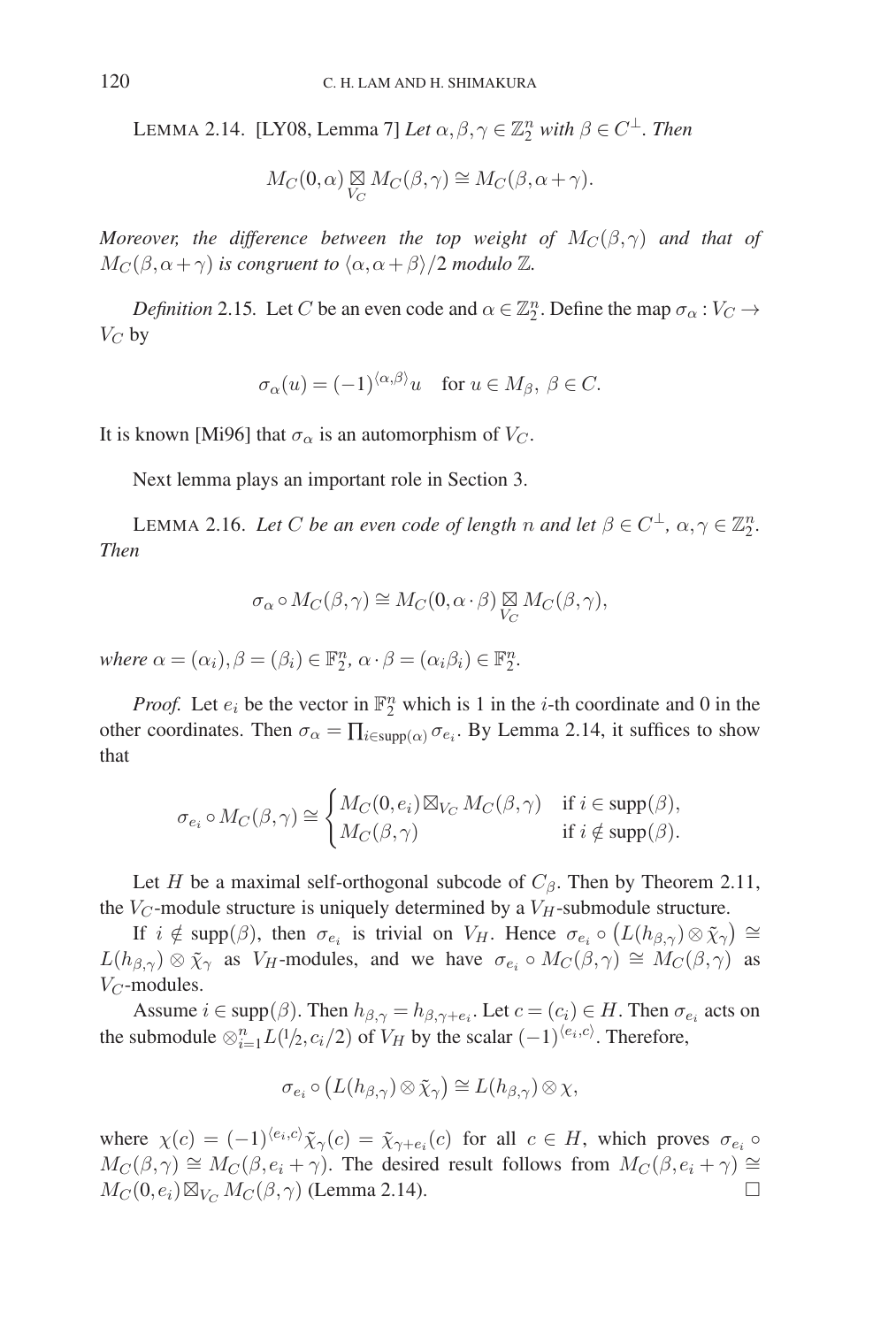**3.** Uniqueness of framed VOAs associated to subcodes of  $D^{ex}$ . In this section, we will show that the isomorphism class of a framed VOA is uniquely determined by the  $1/16$ -code D if D is a subcode of the 9-dimensional exceptional triply even code  $D^{ex}$  of length 48.

**3.1. Exceptional triply even code of length** 48**.** First we recall the properties of the 9-dimensional exceptional triply even code  $D^{ex}$  of length 48 given by [BM12]. (See also [La11].)

Let  $X = \{1, 2, \ldots, 10\}$  be a set of 10 elements and let

$$
\Omega := \binom{X}{2} = \{ \{i, j\} \mid \{i, j\} \subset X \}
$$

be the set of all 2-element subsets of X. Then  $|\Omega| = \binom{10}{2} = 45$ . The triangular graph on X is a graph whose vertex set is  $\Omega$  and two vertices  $S, S' \in \Omega$  are joined by an edge if and only if  $|S \cap S'| = 1$ . We will denote by  $\mathcal{T}_{10}$  the binary code generated by the row vectors of the incidence matrix of the triangular graph on  $X$ . Note that dim  $\mathcal{T}_{10} = 8$ .

*Notation* 3.1. For  $\{i, j\} \in \Omega$ , let  $\gamma_{\{i, j\}}$  be the binary word supported at  $\{\{k, \ell\} \mid$  $|\{i,j\} \cap \{k,\ell\}| = 1\}$ , i.e., the set of all vertices joining to  $\{i,j\}$ . Note that

(3.1) 
$$
\text{supp}(\gamma_{\{i,j\}}) = \{ \{i,k\} \mid k \in X \setminus \{i,j\} \} \cup \{ \{j,k\} \mid k \in X \setminus \{i,j\} \}
$$

and wt( $\gamma_{\{i,j\}}$ ) = 16. For convenience, we often identify  $\gamma_{\{i,j\}}$  with its support.

Now let  $\iota : \mathbb{Z}_2^{45} \to \mathbb{Z}_2^{48}$  be the map defined by  $\iota(\alpha) = (\alpha, 0, 0, 0)$ . Then we can embed  $\mathcal{T}_{10}$  into  $\mathbb{Z}_2^{\overline{4}8}$  using  $\iota$ .

*Definition* 3.2. Denote by  $D^{ex}$  the binary code generated by  $\iota(\mathcal{T}_{10})$  and the all-one vector **1** in  $\mathbb{Z}_2^{48}$ . Clearly, dim  $D^{ex} = 9$ .

*Notation* 3.3. For  $\alpha = (\alpha_1, \dots, \alpha_n), \beta = (\beta_1, \dots, \beta_n) \in \mathbb{Z}_2^n$ , we will denote by  $\alpha \cdot \beta$  the coordinatewise product of  $\alpha$  and  $\beta$ , i.e.,  $\alpha \cdot \beta = (\alpha_1 \beta_1, \dots, \alpha_n \beta_n)$ . For a binary code D, we also denote the code  $(\beta \cdot \beta' | \beta, \beta' \in D)_{\mathbb{Z}_2}$  by  $D \cdot D$ .

LEMMA 3.4. [BM12, Lemma 16] *For any*  $2 \le i < j \le 10$ *, denote*  $\beta_{i,j} = \gamma_{\{1,i\}}$ .  $\gamma_{\{1,j\}}$ *. Then the set*  $\{\iota(\beta_{i,j}) \mid 2 \leq i < j \leq 10\} \cup \{1\} \cup \{(0^{45},1,1,0), (0^{45},1,0,1)\}$  *is a basis of*  $(D^{ex})^{\perp}$ .

PROPOSITION 3.5. Let D be a d-dimensional subcode of  $D^{ex}$  containing 1 *and let*  $B = \{1, \beta_1, \ldots, \beta_{d-1}\}$  *be a basis of* D. Then the set  $B = \{1\} \cup \{\beta \cdot \beta' \mid$  $\beta, \beta' \in B, \beta \neq \beta'$  is linearly independent. In particular, dim $(D \cdot D) = {d \choose 2} + 1$ .

*Proof.* It suffices to consider the case where  $D = D^{ex}$ . Note that  $d = 9$ . Since  $|\mathcal{B}| \leq {9 \choose 2} + 1 = 37$  and  $\langle \mathcal{B} \rangle_{\mathbb{Z}_2} = D \cdot D$ , we have  $\dim(D \cdot D) \leq 37$ . Therefore, it suffices to show that  $\dim(D \cdot D) \geq 37$ .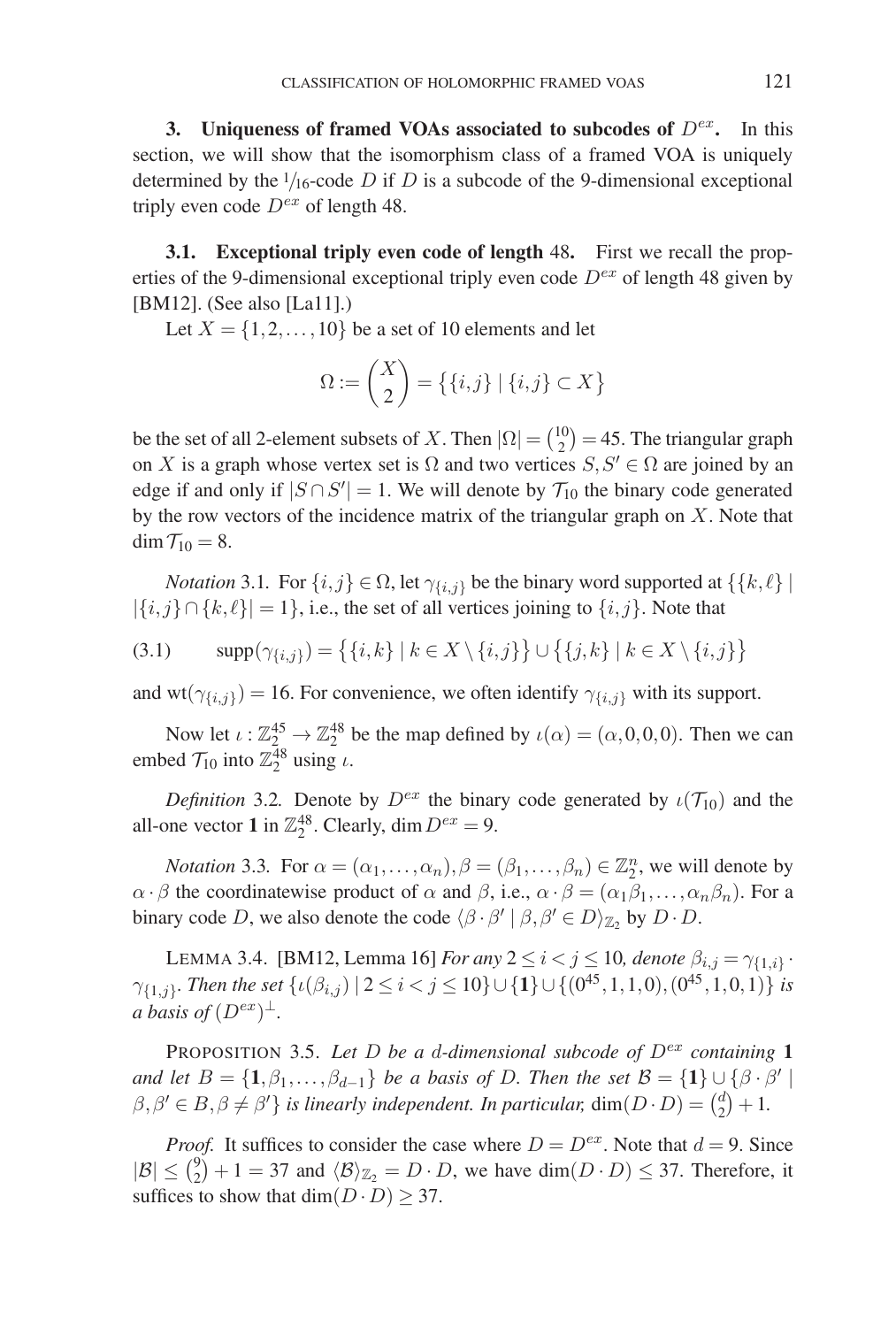Let  $\beta_{i,j} = \gamma_{\{1,i\}} \cdot \gamma_{\{1,j\}}$  be defined as in Lemma 3.4. Then  $\iota(\beta_{i,j}) \in D \cdot D$  for all i, j. By Lemma 3.4,  $\{1\} \cup \{ \iota(\beta_{i,j}) \mid 2 \leq i < j \leq 10 \}$  is a linearly independent subset of  $D \cdot D$  with 37 vectors. Hence,  $\dim(D \cdot D) \geq 37$ , and thus  $\dim(D \cdot D) = 37$  as desired.  $\Box$ 

Next we recall a notation for denoting subcodes of  $D^{ex}$  from [La11].

*Notation* 3.6*.* Let  $\lambda = (\lambda_1, ..., \lambda_m)$  be a partition of 10*.* Let  $X_1, ..., X_m$  be subsets of X such that  $X = \bigcup_{i=1}^{m} X_i$  and  $|X_i \cap X_j| = \lambda_i \delta_{i,j}$  for  $1 \le i, j \le m$ . Let  $D_{[\lambda_1,...,\lambda_m]}$  denote the code of length 48 generated by the all-one vector 1 and  ${\gamma_{i,j}} | \{i,j\} \subset X_k, 1 \leq k \leq m\}$ . For convenience, we often omit the 1's in the partition. For example,  $D_{[8]} = D_{[8,1,1]}$  and  $D_{[7]} = D_{[7,1,1,1]}$ . Note also that  $D^{ex} =$  $D_{[10]}$ .

*Remark* 3.7. It is clear by the definition that the code  $D_{[\lambda_1,...,\lambda_m]}$  is uniquely determined by the shape of the partition  $(\lambda_1, \dots, \lambda_m)$  up to the action of Sym<sub>10</sub>.

**3.2. Framed VOA structures associated with a certain**  $1/16$ **-code.** In this section, we show that the holomorphic framed VOA structure is uniquely determined by the  $\frac{1}{16}$ -code under certain assumptions on the  $\frac{1}{16}$ -code. As a corollary, we prove that the framed VOA structure is uniquely determined if the  $1/16$ -code is a subcode of the exceptional triply even code of length 48.

*Definition* 3.8. Let *D* be a triply even code of length *n* divisible by 16. Define

 $\mathcal{Q}_D = \{\delta : D \to \mathbb{Z}_2^n / D^{\perp} \mid \delta \text{ is } \mathbb{Z}_2\text{-linear and } \langle \delta(\beta), \mathbf{1} + \beta \rangle = 0 \text{ for all } \beta \in D\}.$ 

Note that  $Q_D$  is a linear subspace of  $\text{Hom}_{\mathbb{Z}_2}(D,\mathbb{Z}_2^n/D^{\perp}).$ 

LEMMA 3.9. *Let* D *be a* d*-dimensional triply even code of length* n *divisible by* 16*. Assume that* D *contains the all-one vector* **1***.*

(1) Let  $B = \{1, \beta_1, \ldots, \beta_{d-1}\}$  *be a basis of* D *and let*  $\delta \in \text{Hom}_{\mathbb{Z}_2}(D, \mathbb{Z}_2^n / D^{\perp})$ *. Then*  $\delta \in \mathcal{Q}_D$  *if and only if both* (a)  $\langle \delta(\beta), 1 + \beta \rangle = 0$  *and* (b)  $\langle \delta(\beta), \beta' \rangle = \langle \delta(\beta'), \beta \rangle$ *hold for all*  $\beta, \beta' \in B$ .

(2) dim  $Q_D = 1 + {d \choose 2}$ .

*Proof.* (1) Assume  $\delta \in \mathcal{Q}_D$ . By the definition of  $\mathcal{Q}_D$ , (a) holds. Moreover, by the definition of  $\mathcal{Q}_D$  and the  $\mathbb{Z}_2$ -linearity of  $\delta$ , we have  $\langle \delta(\beta + \beta'), \mathbf{1} + \beta + \beta' \rangle =$  $\langle \delta(\beta), \beta' \rangle + \langle \delta(\beta'), \beta \rangle = 0$  for all  $\beta, \beta' \in B$ . Hence (b) holds.

Conversely, we assume (a) and (b). Then  $\delta \in \mathcal{Q}_D$  since for  $\sum_{\beta \in B} c_{\beta} \beta \in D$ ,

$$
\left\langle \delta \left( \sum_{\beta \in B} c_{\beta} \beta \right), 1 + \sum_{\beta \in B} c_{\beta} \beta \right\rangle = \sum_{\substack{\beta, \beta' \in B \\ \beta \neq \beta'}} c_{\beta} c_{\beta'} \langle \delta(\beta), \beta' \rangle + \sum_{\beta \in B} c_{\beta} \langle \delta(\beta), 1 + \beta \rangle = 0.
$$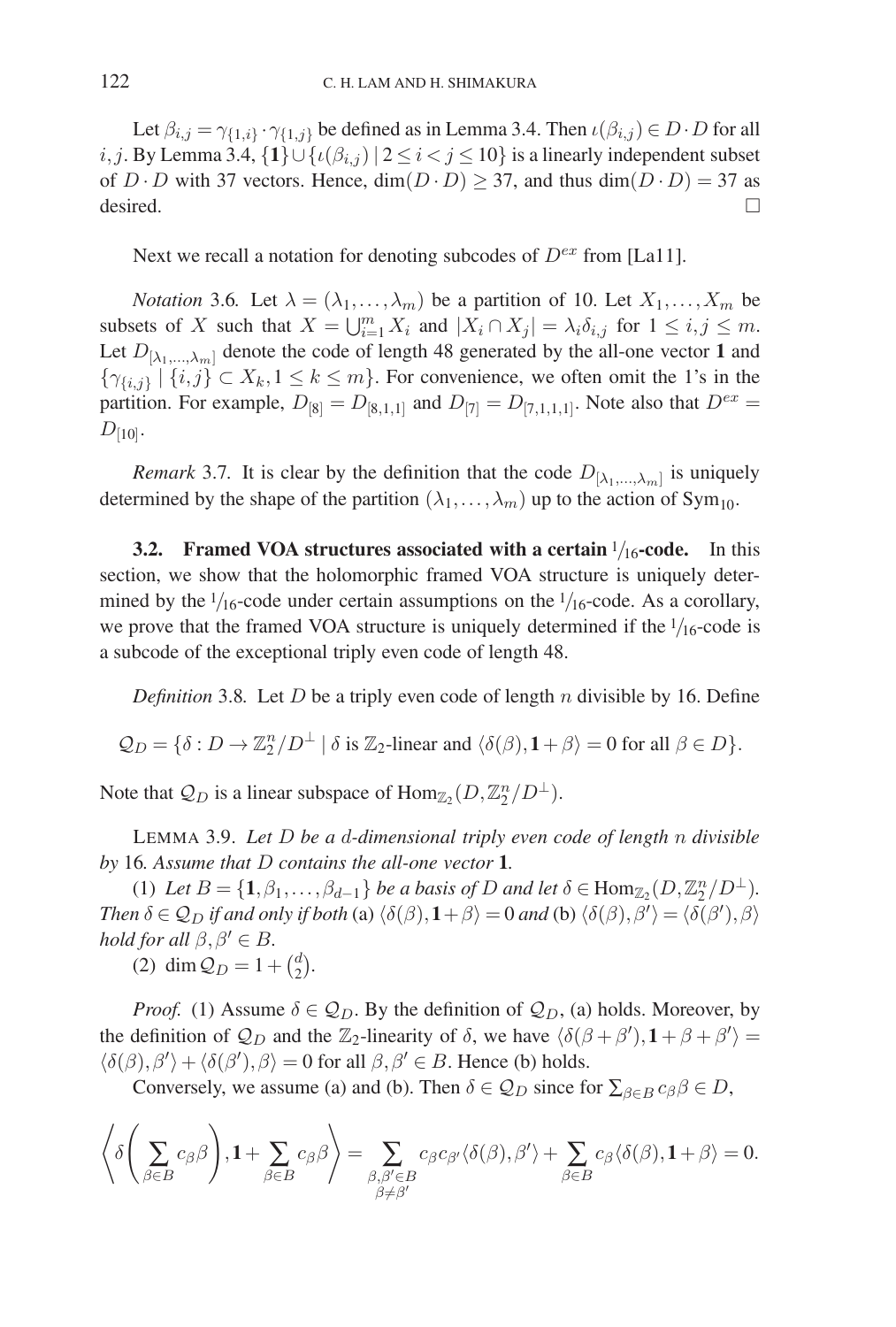(2) By (1), in order to determine dim  $Q_D$ , it suffices to count the possibilities of the images of elements in B satisfying (a) and (b). Note that for  $\beta = 1$ , (a) is automatically satisfied. For  $\beta \neq 1$ , the subspace of  $\mathbb{Z}_2^n/D^{\perp}$  that satisfies (a) has dimension  $d-1$ . Therefore, to obtain a subset  $\{\delta(1), \delta(\beta_1), \ldots, \delta(\beta_{d-1})\}$  satisfying (a) and (b), we have  $2^d$  choices for  $\delta(1)$  and  $2^{(d-1)-1}$  choices for  $\delta(\beta_1)$  that satisfies (a) and  $\langle \delta(\beta_1), \mathbf{1} \rangle = \langle \delta(\mathbf{1}), \beta_1 \rangle$ . Similarly, we have  $2^{(d-1)-i}$  choices for  $\delta_{\beta_i}$  for  $i =$  $2, \ldots, d-1$ . Hence we have

$$
|Q_D| = 2^d \cdot 2^{(d-2)} \cdot 2^{d-3} \cdots 2^1 \cdot 2^0 = 2^{d + (d-2) + \cdots + 1} = 2^{1 + \binom{d}{2}}
$$

and dim  $Q_D = 1 + \binom{d}{2}$  as desired.

LEMMA 3.10. *For*  $\gamma \in \mathbb{Z}_2^n$ , the map  $\eta(\gamma) : D \to \mathbb{Z}_2^n / D^{\perp}$ ,  $\beta \mapsto \gamma \cdot \beta + D^{\perp}$  be*longs to*  $\mathcal{Q}_D$ *.* 

*Proof.* Since the coordinatewise product  $\cdot$  is  $\mathbb{Z}_2$ -linear, so is  $\eta(\gamma)$ . For  $\beta \in D$ ,  $\langle \eta(\gamma)(\beta), \mathbf{1} + \beta \rangle = \langle \gamma \cdot \beta, \mathbf{1} + \beta \rangle = 0$ . Hence  $\eta(\gamma) \in \mathcal{Q}_D$ .

LEMMA 3.11. *Let* D *be a* d*-dimensional triply even code of length* n *divisible* by 16*. Assume that* D *contains* **1** *and that*  $\dim(D \cdot D) = \binom{d}{2} + 1$ *. Then, for*  $\delta \in \mathcal{Q}_D$ *, there exists*  $\gamma \in \mathbb{Z}_2^n$  *such that*  $\delta(\beta) = \gamma \cdot \beta \mod D^{\perp}$  *for any*  $\beta \in D$ *.* 

*Proof.* Set  $\text{Im}(\eta) = {\eta(\gamma) \mid \gamma \in \mathbb{Z}_2^n}$  and  $\text{Ker}(\eta) = {\gamma \in \mathbb{Z}_2^n \mid \gamma \cdot \beta \in \mathbb{Z}_2^n}$ C for all  $\beta \in D$ . By Lemma 3.10, it suffices to prove that dim  $\mathcal{Q}_D = \dim \text{Im}(\eta)$ . Since

$$
\gamma \in \text{Ker}(\eta) \Longleftrightarrow \langle \gamma \cdot \beta, \beta' \rangle = 0 \quad \text{for all } \beta, \beta' \in D
$$

$$
\iff \langle \gamma, \beta \cdot \beta' \rangle = 0 \quad \text{for all } \beta, \beta' \in D,
$$

we have  $D \cdot D = \text{Ker}(\eta)^{\perp}$ . By the assumption, we have

$$
\dim \mathrm{Im}(\eta) = n - \dim \mathrm{Ker}(\eta) = \dim \mathrm{Ker}(\eta)^{\perp} = 1 + \binom{d}{2}.
$$

Therefore by Lemma 3.9, dim Im( $\eta$ ) = dim  $\mathcal{Q}_D$ .

LEMMA 3.12. Let  $V = \bigoplus_{\beta \in D} V^{\beta}$  and  $U = \bigoplus_{\beta \in D} U^{\beta}$  be holomorphic framed *VOAs with the same* <sup>1</sup>/<sub>16</sub>-code D. Let  $C = D^{\perp}$ . Then there exists a unique  $\delta \in \mathcal{Q}_D$ *such that, as*  $V_C$ -modules,

$$
U^{\beta} \cong M_C(0,\delta(\beta)) \underset{V_C}{\boxtimes} V^{\beta} \quad \text{for all } \beta \in D.
$$

*Proof.* Recall that  $V^0 \cong U^0 \cong V_C$ . Let  $\beta \in D$ . Then by Theorems 2.10 and 2.11, Lemma 2.12 and Remark 2.13, there exist unique  $\gamma_{\beta,V}, \gamma_{\beta,U} \in \mathbb{Z}_2^n/C$  such that  $U^{\beta} \cong M_C(\beta, \gamma_{\beta,U})$  and  $V^{\beta} \cong M_C(\beta, \gamma_{\beta,V})$  as  $V_C$ -modules. Let  $\delta$  be the map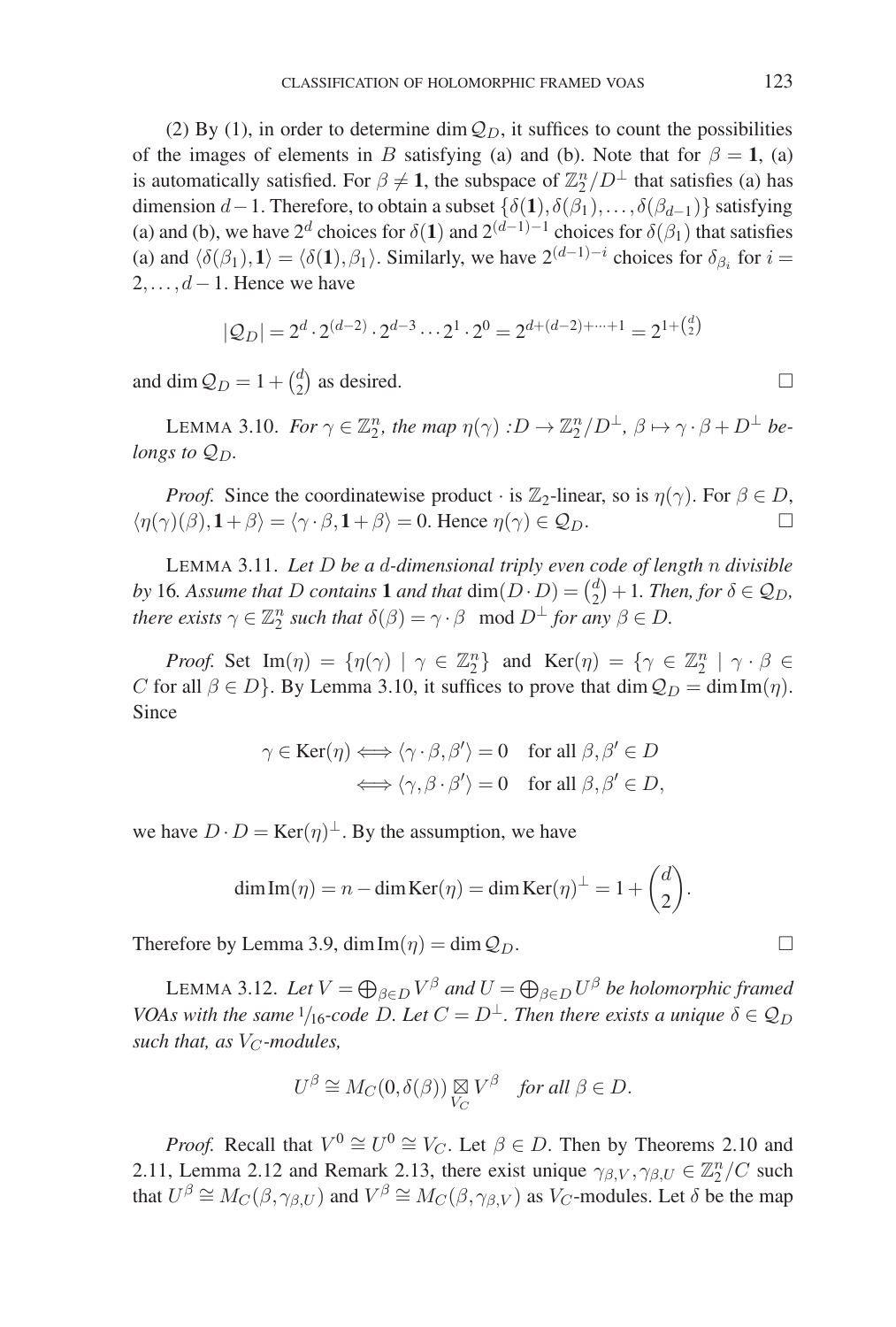from D to  $\mathbb{Z}_2^n/C$  defined by  $\delta(\beta) = \gamma_{\beta,U} + \gamma_{\beta,V}$ . Then by Lemma 2.14

$$
M_C(0,\delta(\beta))\underset{V_C}{\boxtimes} V^{\beta}\cong U^{\beta}.
$$

Let us show that  $\delta \in \mathcal{Q}_D$ . Since both U and V are simple current extensions (Theorem 2.10), we have  $U^{\beta} \boxtimes_{V_C} U^{\beta'} \cong U^{\beta+\beta'}$  and  $V^{\beta} \boxtimes_{V_C} V^{\beta'} \cong V^{\beta+\beta'}$  for all  $\beta, \beta' \in D$ . Hence

$$
\delta(\beta) + \delta(\beta') = \delta(\beta + \beta') \quad \text{for all } \beta, \beta' \in D,
$$

that is, the map  $\delta: D \to \mathbb{Z}_2^n/C$  is  $\mathbb{Z}_2$ -linear. Moreover,  $U^{\beta}$  and  $V^{\beta}$  have integral weights for all  $\beta \in D$ . By Lemma 2.14, the difference of their top weights is  $\langle \delta(\beta), \delta(\beta) + \beta \rangle/2 = \langle \delta(\beta), \mathbf{1} + \beta \rangle/2$  mod Z. Hence  $\langle \delta(\beta), \mathbf{1} + \beta \rangle = 0$  for all  $\beta \in D$ . Thus  $\delta \in \mathcal{Q}_D$ .

THEOREM 3.13. *Let* D *be a* d*-dimensional triply even code of length* n *divisible by* 16*. Assume that* D *contains* **1** *and that*  $\dim(D \cdot D) = \binom{d}{2} + 1$ *. Let* U *and* V *be holomorphic framed VOAs with the same*  $1/16$ -code D. Then  $U \cong V$  as VOAs.

*Proof.* Set  $C = D^{\perp}$ . Let  $V = \bigoplus_{\beta \in D} V^{\beta}$  and  $U = \bigoplus_{\beta \in D} U^{\beta}$ . Note that  $V^0 \cong$  $U^0 \cong V_C$ . By Lemma 3.12, there exists  $\delta \in \mathcal{Q}_D$  such that

$$
U^{\beta} \cong M_C(0, \delta(\beta)) \underset{V_C}{\boxtimes} V^{\beta} \quad \text{for all } \beta \in D
$$

as V<sub>C</sub>-modules. By Lemma 3.11, there exists  $\gamma \in \mathbb{Z}_2^n$  such that  $\delta(\beta) = \gamma \cdot \beta \mod C$ for all  $\beta \in D$ . By Lemma 2.16 we have

$$
U^{\beta} \cong M_C(0,\gamma\cdot \beta) \mathop{\boxtimes}\limits_{V_C} V^{\beta} \cong \sigma_{\gamma} \circ V^{\beta}
$$

as  $V_C$ -modules for all  $\beta \in D$ . Hence  $\sigma_{\gamma} \circ V \cong U$  as  $V_C$ -modules. By the uniqueness of simple current extensions (Proposition 2.1),  $\sigma_{\gamma} \circ V \cong U$  as VOAs. The theorem follows since  $V \cong \sigma_{\gamma} \circ V$  as VOAs.

Combining Proposition 3.5 and Theorem 3.13, we obtain the following corollary:

COROLLARY 3.14. *For a subcode* D *of the exceptional triply even code* Dex *of length* 48*, the isomorphism class of a framed VOA of central charge* 24 *with the* <sup>1</sup>/16*-code* D *is uniquely determined.*

**4. Isomorphisms of holomorphic framed VOAs of central charge** 24 **associated to quadratic spaces.** In this section, we discuss isomorphisms between holomorphic VOAs of central charge 24 associated to some maximal totally singular subspaces.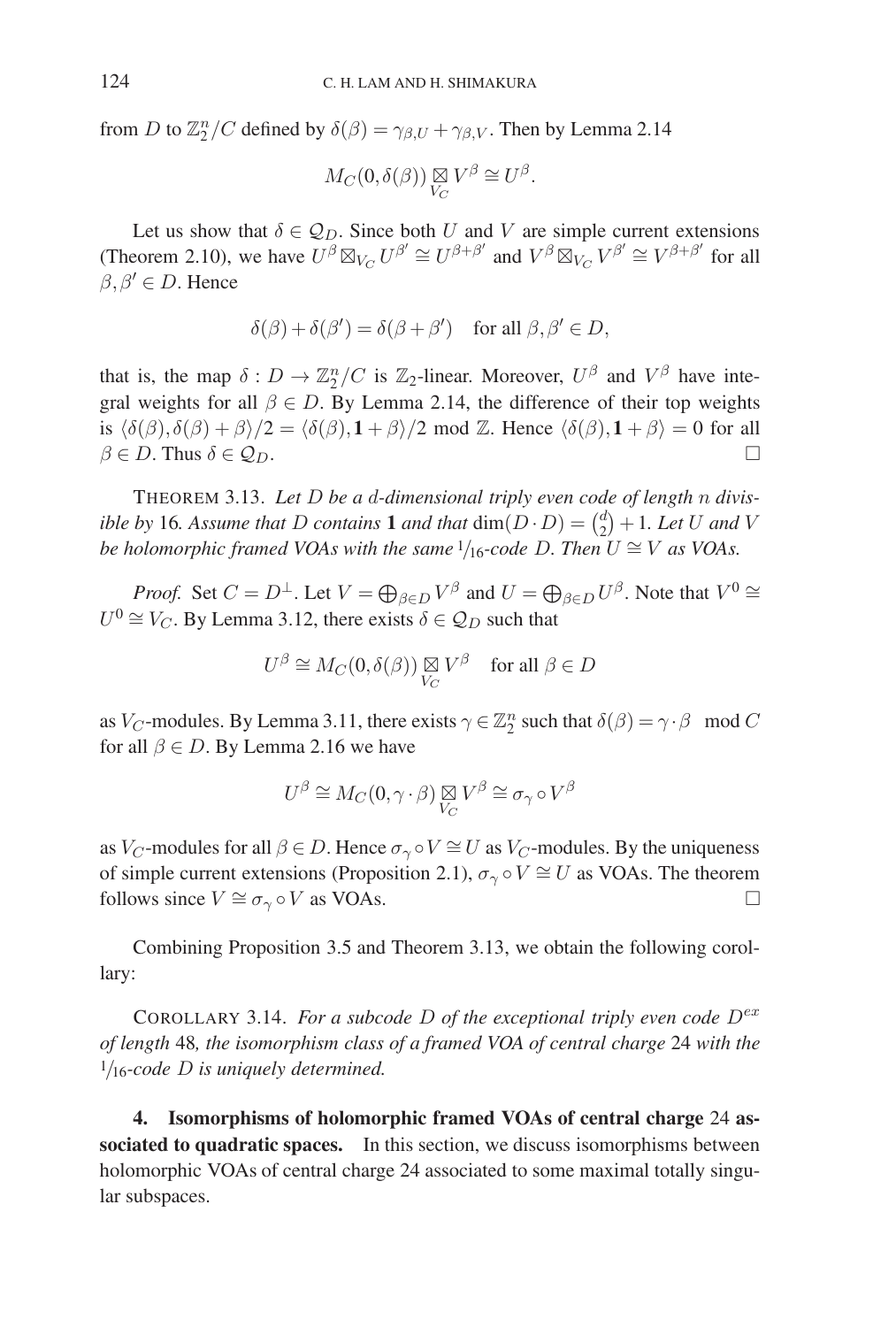**4.1. Quadratic spaces and maximal totally singular subspaces.** First, we review a classification of maximal totally singular subspaces up to certain equivalence from [LS12]. For the notation and the detail, see [LS12, Section 4].

Let  $(R, q)$  be a 2m-dimensional quadratic space of plus type over  $\mathbb{F}_2$ . Then  $(R^3,q^3)$  is a 6m-dimensional quadratic space of plus type over  $\mathbb{F}_2$ , where  $q^3: R^3 \to$  $\mathbb{F}_2$ ,  $q^3(v_1, v_2, v_3) = \sum_{i=1}^3 q(v_i)$ .

Consider the following condition on maximal totally singular subspaces  $S$  of  $R^3$ :

(4.1) 
$$
(a_1, a_2, 0), (0, a_2, a_3) \in S
$$
 for some  $a_i \in R \setminus \{0\}$  with  $q(a_i) = 0$ .

We will recall the construction of certain maximal totally singular subspaces of  $R<sup>3</sup>$ not satisfying (4.1) from [LS12].

THEOREM 4.1. [LS12, Theorem 4.6] Let  $S_1$  be a  $k_1$ -dimensional totally sin*gular subspace of*  $R$  *and let*  $S_2$  *be a*  $k_2$ -dimensional totally singular subspace of S<sub>1</sub>. Assume that  $m - k_1 - k_2$  is even. Let P be an  $(m - k_1 - k_2)$ -dimensional non $s$ *ingular subspace of*  $S_1^{\perp}$  *of*  $\varepsilon$  *type, where*  $\varepsilon \in \{\pm\}$ *. Let*  $Q$  *and*  $T$  *be complementary subspaces of*  $S_1$  *and of*  $S_2$  *in*  $(S_1 \perp P)^{\perp}$  *and in*  $(S_2 \perp P)^{\perp}$ *, respectively. Then the following hold:*

- (1)  $T$  and  $Q^{\perp}$  are non-singular isomorphic quadratic spaces;
- (2) Let  $\varphi$  *be an isomorphism of quadratic spaces from* T *to*  $Q^{\perp}$  *and set*

$$
S(S_1, S_2, P, Q, T, \varphi)
$$
  
= {(s<sub>1</sub> + p + q, s<sub>2</sub> + p + t, q + \varphi(t)) | s<sub>i</sub> \in S<sub>i</sub>, p \in P, q \in Q, t \in T}.

*Then*  $S(S_1, S_2, P, Q, T, \varphi)$  *is a maximal totally singular subspace of*  $R^3$ ; (3)  $S(S_1, S_2, P, Q, T, \varphi)$  *depends only on*  $k_1, k_2$  *and*  $\varepsilon$  *up to*  $O(R, q)$  *sym<sub>3</sub>*.

*Notation* 4.2. By (3), we denote  $S(S_1, S_2, P, Q, T, \varphi)$  by  $S(m, k_1, k_2, \varepsilon)$ .

THEOREM 4.3. [LS12, Theorem 4.8] Let  $S_1$  be a  $k_1$ -dimensional totally singu*lar subspace of* R *and let*  $S_2$  *be a*  $k_2$ -dimensional totally singular subspace of  $S_1$ *. Assume that*  $m-k_1-k_2$  *is odd. Let* P *and*  $Q$  *be*  $(m-k_1-k_2-1)$ *-dimensional and*  $(m-k_1+k_2-1)$ -dimensional non-singular subspaces of  $S_1^{\perp}$  and of  $(S_1 \perp P)^{\perp}$  of *plus type, respectively. Let* B *and* T *be complementary subspaces of*  $S_1$  *and of*  $S_2$ *in*  $(S_1 \perp P \perp Q)^{\perp}$  *and in*  $(S_2 \perp P \perp B)^{\perp}$ *, respectively. Let*  $U = (Q \perp B)^{\perp}$ *. Then the following hold:*

- (1) B *is a* 2*-dimensional non-singular subspace of plus type;*
- (2) T *and* U *are isomorphic non-singular quadratic spaces of plus type;*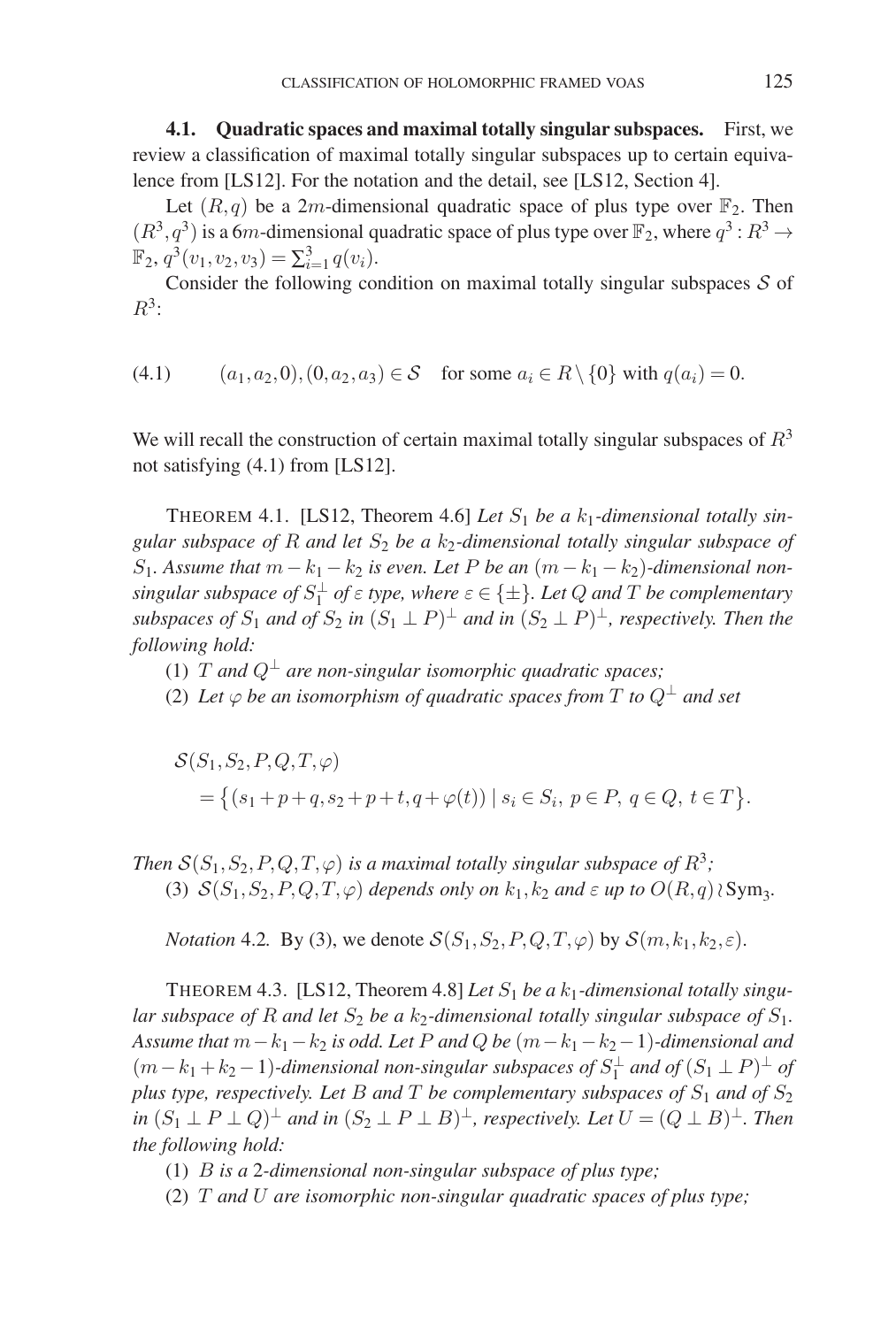(3) *Let* y *be the non-singular vector in* B *and let* z *be a non-zero singular vector in*  $B$ *. Let*  $\varphi$  *be an isomorphism of quadratic spaces from*  $T$  *to*  $U$  *and set* 

$$
\begin{aligned} \mathcal{S}(S_1, S_2, P, Q, B, T, z, \varphi) \\ &= \left\langle (s_1 + p + q, s_2 + p + t, q + \varphi(t)), (y, y, 0), (y, 0, y), (z, z, z) \mid s_i \in S_i, \ p \in P, \ q \in Q, \ t \in T \right\rangle_{\mathbb{F}_2}. \end{aligned}
$$

*Then*  $S(S_1, S_2, P, Q, B, T, z, \varphi)$  *is a maximal totally singular subspace of*  $R^3$ ; (4)  $S(S_1, S_2, P, Q, B, T, z, \varphi)$  *depends only on*  $k_1, k_2$  *up to*  $O(R, q)$  *sym<sub>3</sub>*.

*Notation* 4.4*.* By (4), we denote  $S(S_1, S_2, P, Q, B, T, z, \varphi)$  by  $S(m, k_1, k_2)$ .

In [LS12], maximal totally singular subspaces of  $R^3$  were classified.

THEOREM 4.5. [LS12, Theorem 5.11] *Let* S *be a maximal totally singular subspace of*  $R^3$ *. Then, up to*  $O(R,q)$ *\Sym<sub>3</sub>, one of the following holds:* 

- (1) S *satisfies (4.1);*
- (2) S is conjugate to  $S(S_1, S_2, P, Q, T, \varphi)$  defined as in Theorem 4.1;
- (3) S is conjugate to  $S(S_1, S_2, P, Q, B, T, z, \varphi)$  defined as in Theorem 4.3.

**4.2. Holomorphic VOAs**  $\mathfrak{V}(\mathcal{S})$ . Next we review some facts about the VOA  $\mathfrak{V}(\mathcal{S})$  defined in [Sh11, LS12]. Throughout this subsection, V denotes the VOA  $V_{\sqrt{2}E_8}^+$ .

Let  $R(V)$  be the set of isomorphism classes of irreducible V-modules. Then under the fusion rules,  $R(V)$  forms an elementary abelian 2-group of order  $2^{10}$ [ADL05, Sh04]. Consider the map  $q_V : R(V) \to \mathbb{F}_2$  defined by setting  $q_V([M]) = 0$ and 1 if M is Z-graded and is  $(\mathbb{Z}+1/2)$ -graded, respectively. Then  $(R(V), q_V)$  is a 10-dimensional quadratic space of plus type over  $\mathbb{F}_2$  [Sh04, Theorem 3.8] and  $(R(V)^3, q_V^3)$  is a 30-dimensional quadratic space of plus type over  $\mathbb{F}_2$ .

*Notation* 4.6. Let  $\mathcal{T}$  be a subset of  $R(V)^3$ . We set  $\mathfrak{V}(\mathcal{T}) = \bigoplus_{[M] \in \mathcal{T}} M$  and often view it as a  $V^{\otimes 3}$ -module by identifying  $R(V^{\otimes 3})$  with  $R(V)^3$  (cf. [FHL93, Section 4.7]).

PROPOSITION 4.7. [Sh11, Proposition 4.4] *Let*  $\mathcal T$  *be a subset of*  $R(V)^3$ *. Then* the  $V^{\otimes 3}$ -module  $\mathfrak{V}(\mathcal{T}) = \bigoplus_{[M]\in\mathcal{T}} M$  has a simple VOA structure of central charge 24 by extending its  $V^{\otimes 3}$ -module structure if and only if  $T$  *is a totally singular subspace of*  $R(V)^3$ *. Moreover,*  $\mathfrak{V}(\mathcal{T})$  *is holomorphic if and only if*  $\mathcal T$  *is maximal.* 

*Remark* 4.8. [LS12, Section 5] (1) A VOA is isomorphic to  $\mathfrak{V}(\mathcal{T})$  for some totally singular subspace  $T$  of  $R(V)^3$  if and only if it contains a full subVOA isomorphic to  $V^{\otimes 3}$ .

(2) If totally singular subspaces  $\mathcal{T}_1$  and  $\mathcal{T}_2$  of  $R(V)^3$  are conjugate under  $O(R(V), q_V)$  (Sym<sub>3</sub>, then the VOAs  $\mathfrak{V}(\mathcal{T}_1)$  and  $\mathfrak{V}(\mathcal{T}_2)$  are isomorphic.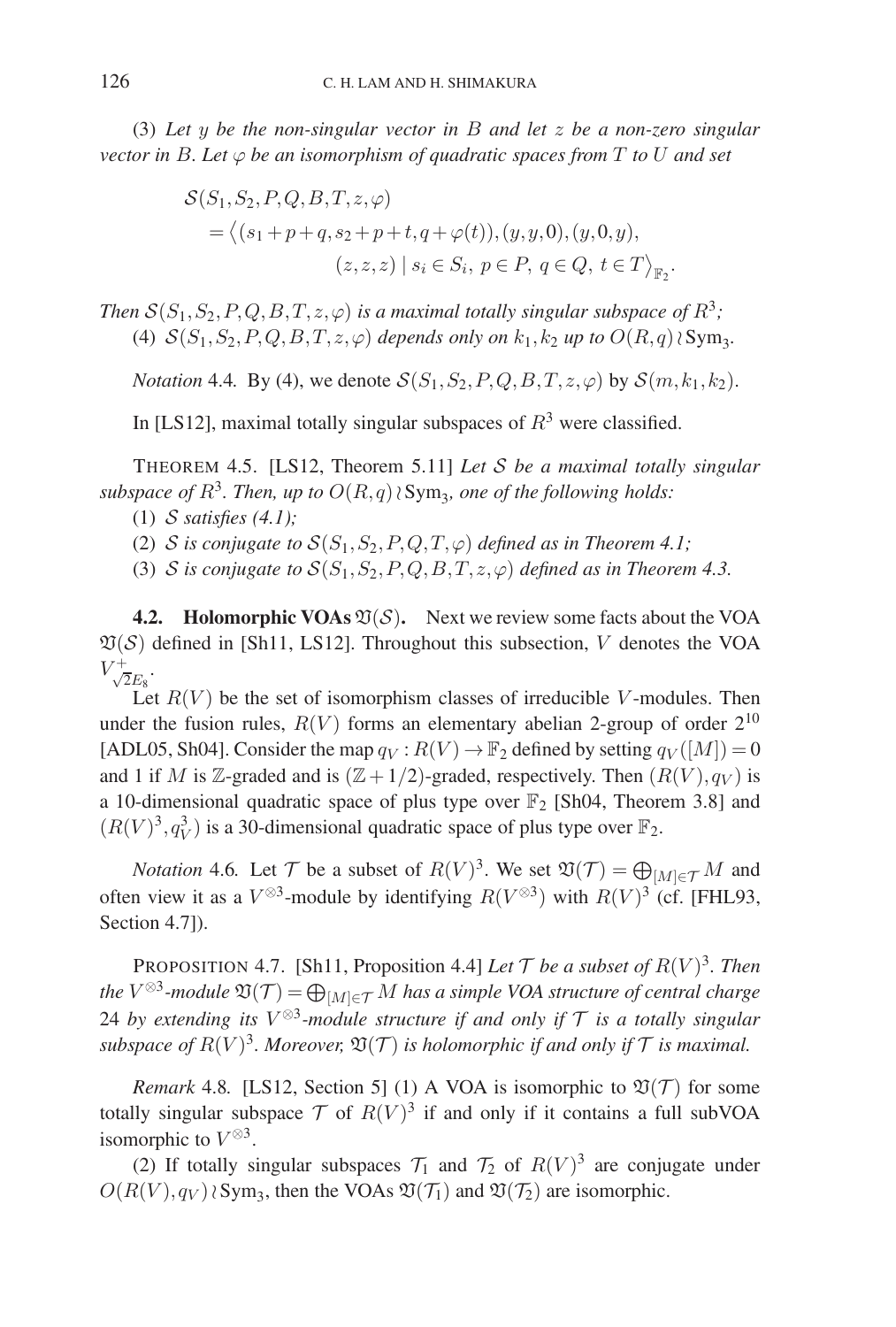LEMMA 4.9. [LS12, Lemma 5.4] *Let* S *be a maximal totally singular subspace* of  $R(V)^3$ . If  ${\cal S}$  satisfies (4.1), then  $\mathfrak{V}({\cal S})$  is isomorphic to  $V_L$  or its  $\mathbb{Z}_2$ -orbifold  $\tilde{V}_L$ *for some even unimodular lattice* L *of rank* 24 *containing* (  $\sqrt{2}E_8$ )<sup>⊕3</sup>. Moreover, if S contains non-zero vectors  $(a_1,0,0)$ ,  $(0,a_2,0)$  and  $(0,0,a_3)$  then  $\mathfrak{V}(S) \cong V_L$  for *a lattice* L *with the same properties.*

**4.3.** Conjugacy classes of involutions in the automorphism group of  $V_L$ . In this section, we discuss the conjugacy classes of certain involutions in Aut $V_L$ when L is the Niemeier lattice  $N(A_{15}D_9)$  or  $N(A_7^2D_5^2)$ . Throughout this subsection, let  $L(\Phi)$  denote the root lattice of a root system  $\Phi$ .

First, we summarize a few facts about lattices.

LEMMA 4.10. *Let* s *be a root in*  $D_5$  *and let*  $2\beta + L(D_5)$  *be the order* 2 *element in*  $L(D_5)^*/L(D_5)$ *. Then*  $s + 4\beta + 2L(D_5)$  *is conjugate to*  $s + 2L(D_5)$  *under the Weyl group of D<sub>5</sub>.* 

*Proof.* Let  $\{e_i | 1 \le i \le 5\}$  be an orthonormal basis of  $\mathbb{R}^5$ . Then  $\{\pm (e_i + e_i),\}$  $\pm (e_i - e_j)$  |  $1 \le i < j \le 5$ } is a root system of type  $D_5$ , and  $2\beta + L(D_5) = e_1 +$  $L(D_5)$ . Hence one can easily prove this lemma.

By [CS99, p 438, XVII], we obtain the following lemma.

LEMMA 4.11. Let  $N = N(A_7^2 D_5^2)$  and  $R = L(A_7^2 D_5^2)$ . Let  $\tau$  be a diagram *automorphism of*  $L(A_7)$  *of order* 2*.* 

(1) *There exist generators*  $\alpha \in L(A_7)^*/L(A_7)$  *and*  $\beta \in L(D_5)^*/L(D_5)$  *such that*  $N = \langle s, t, R \rangle_{\mathbb{Z}}$ *, where*  $s = (3\alpha, \alpha, \beta, 0)$  *and*  $t = (2\alpha, 0, -\beta, \beta)$ *;* 

(2) *The automorphism*  $(x_1, x_2, x_3, x_4) \mapsto (\tau(x_1), \tau(x_2), x_3, x_4)$  *of*  $R^*$  *does not preserve* N*.*

Next, we recall the following from [Ka90, Proposition 8.1, Exercise 10 in Chapter 8]:

LEMMA 4.12. *Let* g *be a finite dimensional simple Lie algebra and let* g *and* h *be automorphisms of* g *of order* 2*. Assume that the fixed point subalgebras of* g *for* g *and* h *are isomorphic. Then there exists an inner automorphism* x *of* g *such that*  $xgx^{-1} = h.$ 

The next two lemmas follow from explicit calculations based on [Ka90, Chapter 8]. For a root system  $\Phi$ , let  $\mathfrak{g}(\Phi)$  denote the semi-simple Lie algebra of type Φ.

LEMMA 4.13. (1) Let *s* be a root in D<sub>5</sub> and let  $f = \exp(\text{ad}(\pi\sqrt{-1}s))$ , where *we view s as a vector in the Cartan subalgebra. Then*  $\mathfrak{g}(D_5)^f \cong \mathfrak{g}(A_3A_1^2)$ *.* 

(2) *Let*  $g \in$  Aut $g(D_5)$  *be an involution which is a lift of the* −1*-isometry of*  $D_5$ *. Then*  $\mathfrak{g}(D_5)^g \cong \mathfrak{g}(B_2^2)$ *.*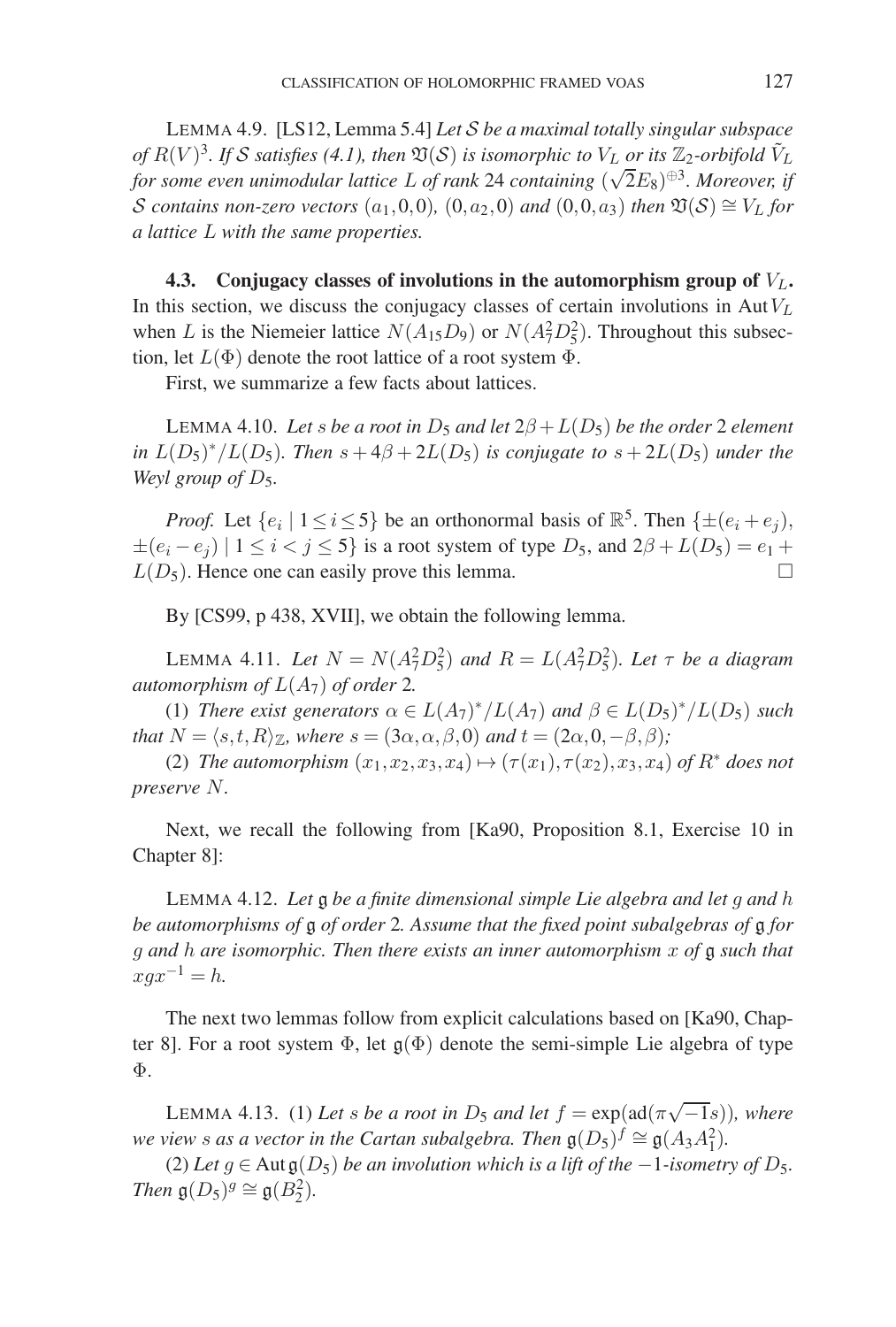LEMMA 4.14. *Let*  $\mathfrak{g}_1 \cong \mathfrak{g}_2 \cong \mathfrak{g}(A_7)$  *and*  $\mathfrak{g}_3 \cong \mathfrak{g}_4 \cong \mathfrak{g}(D_5)$  *and set*  $\mathfrak{g} = \bigoplus_{i=1}^4 \mathfrak{g}_i$ *. Let* f *be an involution in* Autg *such that*  $\mathfrak{g}^f \cong \mathfrak{g}(A_7A_3B_2^2A_1^2)$ *. Then the following hold:*

- (1)  $f(\mathfrak{g}_1) = \mathfrak{g}_2$ *, and*  $f(\mathfrak{g}_i) = \mathfrak{g}_i$  *for*  $i = 3, 4$ *.*
- (2) As sets of isomorphism classes,  $\{ \mathfrak{g}_3^f, \mathfrak{g}_4^f \} = \{ \mathfrak{g}(B_2^2), \mathfrak{g}(A_3A_1^2) \}.$

In the following, we will show that the conjugacy classes of some involutions in  $V<sub>L</sub>$  are uniquely determined by the isomorphism class of the fixed point Lie subalgebra of  $(V_L)$ <sub>1</sub> for  $L \cong N(A_{15}D_9)$  and  $N(A_7^2D_5^2)$ . For a Lie algebra g, let Inng denote the inner automorphism group of g. Since  $\text{Inn}(V_L)$ <sub>1</sub> can be extended to an automorphism group of  $V_L$ , we view it as a subgroup of Aut $V_L$ .

THEOREM 4.15. *There exists exactly one conjugacy class of involutions* g *in* Aut  $V_{N(A_{15}D_9)}$  such that the fixed point Lie subalgebra  $(V_{N(A_{15}D_9)}^g)$ <sub>1</sub> is isomorphic *to*  $\mathfrak{g}(C_8B_4^2)$ *.* 

*Proof.* Set  $V = V_{N(A_1, D_9)}$  and  $\mathfrak{g} = V_1$ . Let g and h be involutions in Aut V satisfying the assumption. Since Cartan subalgebras of arbitrary Lie algebra are conjugate under inner automorphisms and any automorphism of finite order preserves a Cartan subalgebra [Ka90, Lemma 8.1], we may assume that both  $g$  and  $h$  preserve the Cartan subalgebra  $\mathbb{C} \otimes_{\mathbb{Z}} L(A_{15}D_9)$  of g. It follows from  $\mathfrak{g} \cong \mathfrak{g}(A_{15}) \oplus \mathfrak{g}(D_9)$ that both g and h preserve each ideal. By Lemma 4.12, there exists  $x \in \text{Inng } \subset$ Aut V such that  $g = xhx^{-1}$  on g.

Set  $k = xhx^{-1}g^{-1}$ . Then k is trivial on g. Set  $N = N(A_{15}D_9)$  and  $R =$  $L(A_{15}D_9)$ . Since  $V_R$  is generated by g as a VOA, k is also trivial on  $V_R$ . By Schur's lemma k acts on each irreducible  $V_R$ -submodule  $V_{\lambda+R}$  of V by a scalar. Hence there exists  $v \in 2R^*/2N$  such that  $k = \exp(\pi \sqrt{-1}v_{(0)})$ . By [CS99, p439, XIX], we may assume that  $N/R$  is generated by  $(2\alpha, \beta)$ , where  $L(A_{15})^*/L(A_{15}) = \langle \alpha \rangle$ and  $L(D_9)^*/L(D_9) = \langle \beta \rangle$ . Then the group  $2R*/2N$  is generated by  $(2\alpha, 0)$ . We now consider the action of g on  $R^* \subset \mathbb{C} \otimes_{\mathbb{Z}} R$ . It follows from  $\mathfrak{g}^g \cong \mathfrak{g}(C_8B_4^2)$  that  $g(\alpha) = -\alpha$  and  $g(\beta) = -\beta$  (cf. [Ka90, Proposition 8]). Hence  $g(v) = -v$ , and  $g(x) = -\alpha$  and  $g(\beta) = -\beta$  (cf. [Ka90, Froposition 8]). Hence  $g(\nu) = -\nu$ ,<br>  $g k^{1/2} g^{-1} = k^{-1/2}$ , where  $k^{1/2} = \exp(\pi \sqrt{-1} v_{(0)}/2) \in$  Aut V. Thus we obtain

$$
k^{-1/2}xhx^{-1}k^{1/2} = k^{-1/2}kgk^{1/2} = g,
$$

which proves the theorem.  $\Box$ 

THEOREM 4.16. *There exists exactly one conjugacy class of involutions* g *in* Aut  $V_{N(A_7^2D_5^2)}$  such that the fixed point Lie subalgebra  $(V_{N(A_7^2D_5^2)}^g)$  is isomorphic *to*  $\mathfrak{g}(A_7A_3B_2^2A_1^2)$ .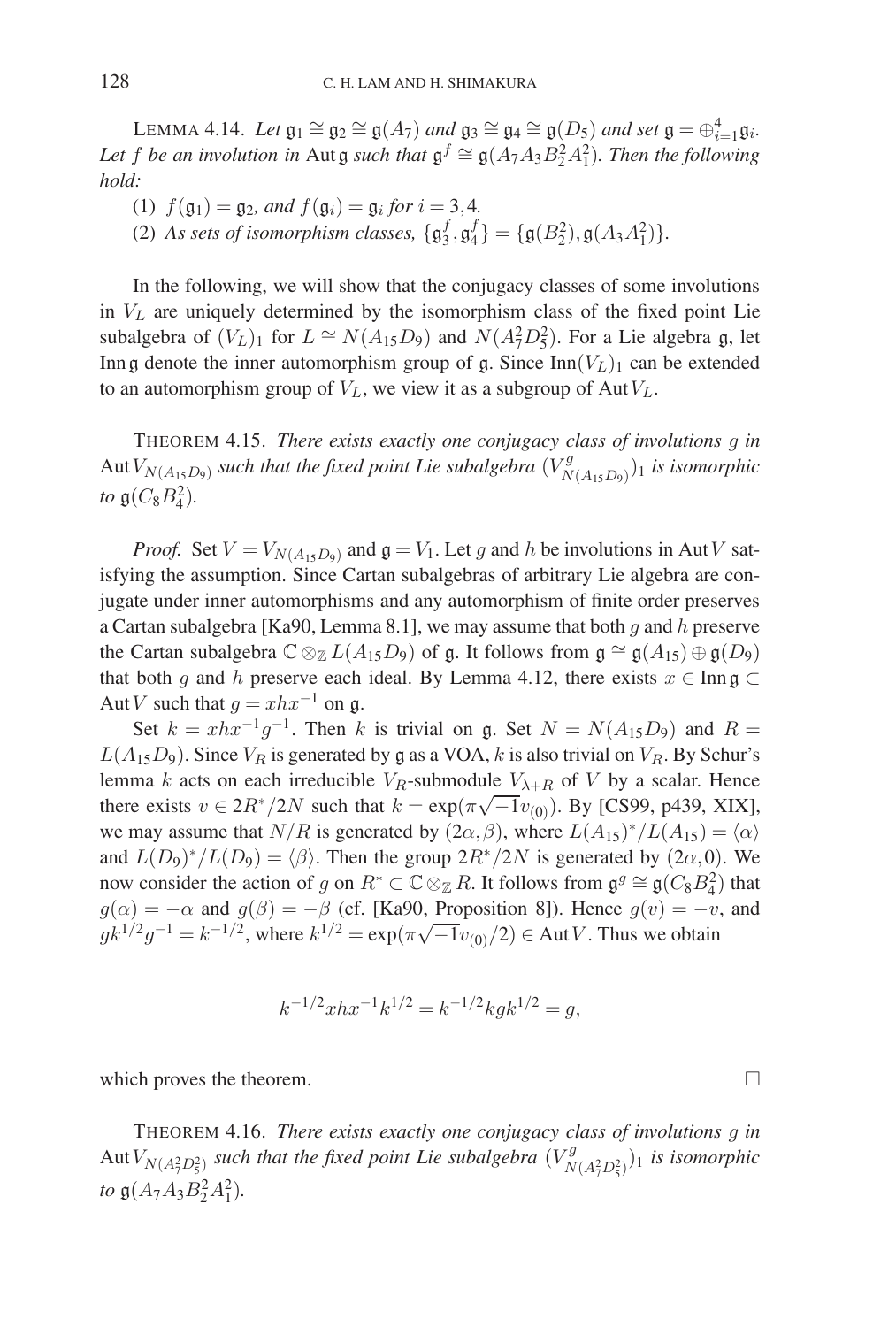*Proof.* Set  $V = V_{N(A_7^2 D_5^2)}$  and  $\mathfrak{g} = V_1$ . Then  $\mathfrak{g} \cong \mathfrak{g}(A_7^2 D_5^2)$ , and let  $\mathfrak{g}_1, \mathfrak{g}_2, \mathfrak{g}_3, \mathfrak{g}_4$ be ideals of g such that

$$
\mathfrak{g}=\bigoplus_{i=1}^4 \mathfrak{g}_i, \quad \mathfrak{g}_1\cong \mathfrak{g}_2\cong \mathfrak{g}(A_7), \quad \mathfrak{g}_3\cong \mathfrak{g}_4\cong \mathfrak{g}(D_5).
$$

Let  $g$  and  $h$  be involutions in AutV satisfying the assumption. Since Cartan subalgebras of arbitrary Lie algebra are conjugate under inner automorphisms and any automorphism of finite order preserves a Cartan subalgebra [Ka90, Lemma 8.1], we may assume that  $g$  and  $h$  preserve the Cartan subalgebra  $\mathbb{C} \otimes_{\mathbb{Z}} L(A_7^2 D_5^2)$  of  $\mathfrak{g}$ . By Lemma 4.14, we may assume that

$$
g(\mathfrak{g}_1) = h(\mathfrak{g}_1) = \mathfrak{g}_2
$$
,  $\mathfrak{g}_3^g \cong \mathfrak{g}_3^h \cong \mathfrak{g}(B_2^2)$ ,  $\mathfrak{g}_4^g \cong \mathfrak{g}_4^h \cong \mathfrak{g}(A_3A_1^2)$ .

By Lemma 4.12, there exists  $x \in \text{Inn}(\mathfrak{g}_3 \oplus \mathfrak{g}_4) \subset \text{Aut } V$  such that  $xhx^{-1} = q$  on  $\mathfrak{g}_3 \oplus \mathfrak{g}_4.$ 

Set  $h' = xhx^{-1}$ . Let us consider the actions of g and  $h'$  on  $\mathfrak{g}_1 \oplus \mathfrak{g}_2$ . By Lemma 4.14(1),  $h'g^{-1}$  preserves both  $\mathfrak{g}_1$  and  $\mathfrak{g}_2$ . Set  $a_i = (h'g^{-1})_{|\mathfrak{g}_i|}$  for  $i = 1, 2$ . Then  $h' = a_1 a_2 g$  on  $\mathfrak{g}_1 \oplus \mathfrak{g}_2$ . Since the order of h' is 2, we have  $a_2 = g a_1^{-1} g^{-1}$ . Hence  $h' = a_1 g a_1^{-1}$  and  $a_1^{-1} h' a_1 = g$  on  $\mathfrak{g}_1 \oplus \mathfrak{g}_2$ . Suppose that  $a_1$  is not inner. Then there exists  $c \in \text{Inn } \mathfrak{g}_1$  such that  $c^{-1}a_1$  acts on the Cartan subalgebra  $\mathbb{C} \otimes_{\mathbb{Z}} L(A_7)$  of  $\mathfrak{g}_1$ as a diagram automorphism. Hence  $(c^{-1}a_1)((c^{-1}a_1)^{-1})^g = c^{-1}h'cg^{-1}$  acts on the Cartan subalgebra  $\mathbb{C} \otimes_{\mathbb{Z}} L(A_7^2 D_5^2)$  of  $\mathfrak{g}$  as  $(x_1, x_2, x_3, x_4) \mapsto (\tau(x_1), \tau(x_2), x_3, x_4)$ . Since  $c^{-1}h'cg^{-1} \in \text{Aut } V$ , its restriction on  $\mathbb{C} \otimes_{\mathbb{Z}} L(A_7^2D_5^2)$  preserves  $N(A_7^2D_5^2)$ , which contradicts Lemma 4.11(2). Thus  $a_1$  is inner, and it can be extended to  $a \in$ Aut V. Note that  $ah'a^{-1} = g$  on  $\mathfrak{g}_1 \oplus \mathfrak{g}_2$ . Since x is trivial on  $\mathfrak{g}_1 \oplus \mathfrak{g}_2$  and a is trivial on  $\mathfrak{g}_3 \oplus \mathfrak{g}_4$ , we have  $(ax)h(ax)^{-1} = g$  on  $\mathfrak{g}$ .

Set  $h'' = (ax)h(ax)^{-1}$  and  $k = h''g^{-1}$ . Set  $N = N(A_7^2D_5^2)$  and  $R = L(A_7^2D_5^2)$ . Then k is trivial on  $g$ , and so is on  $V_R$ . By Schur's lemma k acts on each irrhen  $\kappa$  is trivial on  $\mathfrak{g}$ , and so is on  $v_R$ . By send s remina  $\kappa$  acts on each n-<br>reducible  $V_R$ -submodule  $V_{\lambda+R}$  of V by a scalar. Hence  $k = \exp(\pi \sqrt{-1}v_0)$  for some  $v \in 2R^*/2N$ . Let  $\alpha \in L(A_7)^*/L(A_7)$  and  $\beta \in L(D_5)^*/L(D_5)$  given in Lemma 4.11(1). Then  $2R^*/2N$  is generated by u and v, where  $u = (0, 2\alpha, 0, 0)$ ,  $v = (0,0,0,2\beta)$ . Note that the orders of u and v are 8 and 4 in  $2R^*/2N$ , respectively. We now consider the action of g on  $R^* \subset \mathbb{C} \otimes_{\mathbb{Z}} R$ . It follows from  $\mathfrak{g}^g = \mathfrak{g}(A_7A_3B_2^2A_1^2)$  that  $g(v_1, v_2, v_3, v_4) = (v_2, v_1, -v_3, v_4)$  (cf. [Ka90, Proposition 8.1]). Hence

(4.2) 
$$
g(u) = 3u - v, \quad g(v) = v \mod 2N.
$$

Let  $n, m \in \mathbb{Z}$  such that  $k = \exp(\pi \sqrt{-1}(nu + mv)_{(0)})$ . Since  $h'' = kg$  is of order 2, we have

$$
(kg)^{2} = kgkg = \exp(\pi \sqrt{-1}(4nu + (-n + 2m)v)_{(0)}) = \text{Id}.
$$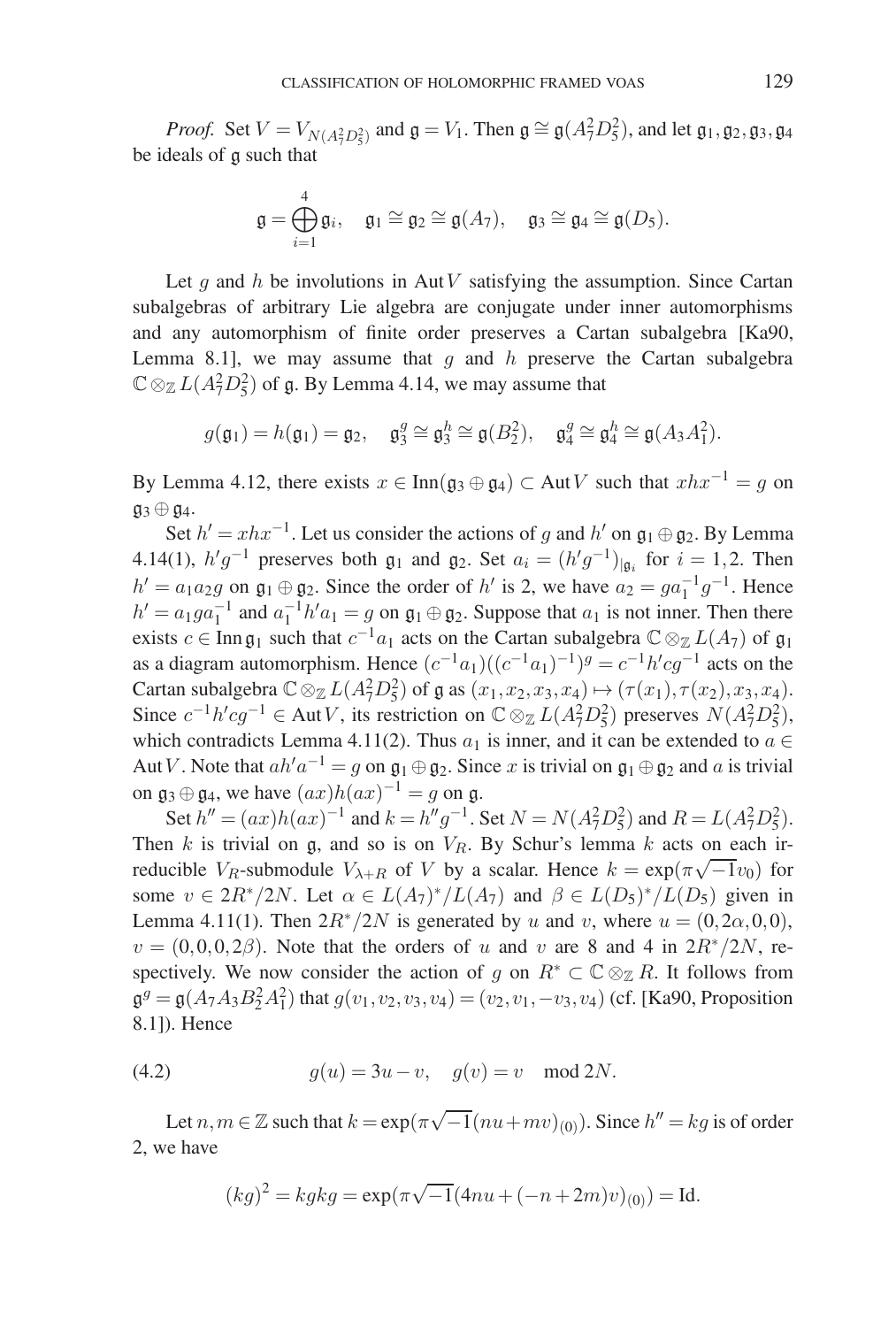Hence  $n \in 2\mathbb{Z}$ . By (4.2) and  $h'' = kg$ , we have

$$
\exp\left(\pi\sqrt{-1}(-nu_{(0)}/2)\right)^{-1}h''\exp\left(\pi\sqrt{-1}(-nu_{(0)}/2)\right)
$$
  
= 
$$
\exp\left(\pi\sqrt{-1}\left(\left(m+\frac{n}{2}\right)v_{(0)}\right)\right)g.
$$

Hence we may assume that  $n = 0$  and  $k = \exp(\pi \sqrt{-1} m v_{(0)})$ .

In order to complete the proof, it suffices to show that the involutions  $\exp(\pi\sqrt{-1}mv_{(0)})g$  and g are conjugate. Since the order of  $\exp(\pi\sqrt{-1}mv_{(0)})g$  is 2, we have  $m \equiv 0 \pmod{2}$  by (4.2). Hence we may assume  $m = 2$ . By Lemmas 4.13, g acts on  $g_4$  as  $\exp(\pi \sqrt{-1} s_{(0)})$  for some root  $s \in L(D_5)$  up to conjugation. Then by Lemma 4.10,  $\exp(\pi \sqrt{-1} s_{(0)})$  is conjugate to  $\exp(\pi \sqrt{-1}(2v + s)_{(0)})$ , which completes this theorem.

**4.4. Isomorphisms of the VOAs**  $\mathfrak{V}(\mathcal{S})$ . In this section, we establish the isomorphisms between certain VOAs  $\mathfrak{V}(\mathcal{S})$ . Throughout this section, V denotes  $V_{\sqrt{2}E_8}^+$ .

Let S be a maximal totally singular subspace of  $R(V)^3$ . We now recall the  $\mathbb{Z}_2$ orbifolds of  $\mathfrak{V}(\mathcal{S})$  from [LS12, Section 4.7]. Let  $W \in R(V)^3 \setminus \mathcal{S}$  with  $q_V^3(W) = 0$ . Let  $\chi_W : \mathcal{S} \to \mathbb{F}_2$  be the linear character of S defined by  $\chi_W(W') = \langle W, W' \rangle$ . Then  $\chi_W$  induces an automorphism g<sub>W</sub> of  $\mathfrak{V}(\mathcal{S})$  of order 2 acting on M' by  $(-1)^{\chi_W(W')}$ for  $W' = [M'] \in \mathcal{S}$ . The fixed point subspace and the  $\mathbb{Z}_2$ -orbifold associated to  $g_W$ are given as follows:

PROPOSITION 4.17. [LS12, Proposition 4.4] *The fixed point subspace of*  $\mathfrak{V}(\mathcal{S})$ *with respect to*  $g_W$  *is*  $\mathfrak{V}(\mathcal{S} \cap W^{\perp})$ *, and the*  $\mathbb{Z}_2$ *-orbifold of*  $\mathfrak{V}(\mathcal{S})$  *associated to*  $g_W$ *is given by*  $\mathfrak{V}(\langle W, \mathcal{S} \cap W^{\perp} \rangle_{\mathbb{F}_2}).$ 

*Remark* 4.18*.* The  $\mathbb{Z}_2$ -orbifold of  $\mathfrak{V}(S)$  associated to  $g_W$  exists and the VOA structure is uniquely determined. Hence if  $g \in \text{Aut } \mathfrak{V}(\mathcal{S})$  is conjugate to  $g_W$ , then the  $\mathbb{Z}_2$ -orbifolds of  $\mathfrak{V}(\mathcal{S})$  associated to g and g<sub>W</sub> are isomorphic.

**4.4.1. Holomorphic VOAs with Lie algebra**  $g(C_8F_4^2)$ **.** The aim of this section is to show that the VOAs  $\mathfrak{V}(S(5,3,0,-))$  and  $\mathfrak{V}(S(5,3,2,+))$  are obtained as the  $\mathbb{Z}_2$ -orbifolds of  $V_{N(A_1, D_9)}$  associated to conjugated involutions. For the descriptions of  $S(5, k_1, k_2)$  and  $S(5, k_1, k_2, \varepsilon)$ , see Theorems 4.1 and 4.3, respectively. For the calculations in the Lie algebra  $\mathfrak{V}(\mathcal{S})_1$ , see [LS12, Section 5].

PROPOSITION 4.19. Let  $S = S(5, 4, 0)$ . Let b and d be non-singular vectors in  $B^{\perp}$  *and in* T. Set  $W = (b, d + z, 0)$  *and*  $\mathcal{T} = \langle \mathcal{S} \cap W^{\perp}, W \rangle_{\mathbb{F}_2}$ .

(1) *The subspace*  $\mathcal T$  *is conjugate to*  $S(5,3,0,-)$  *under*  $O(R(V), q_V)$  (Sym<sub>3</sub>.

(2) *The Lie algebra*  $\mathfrak{V}(\mathcal{S} \cap W^{\perp})_1$  *is isomorphic to*  $\mathfrak{g}(C_8B_4^2)$ *.*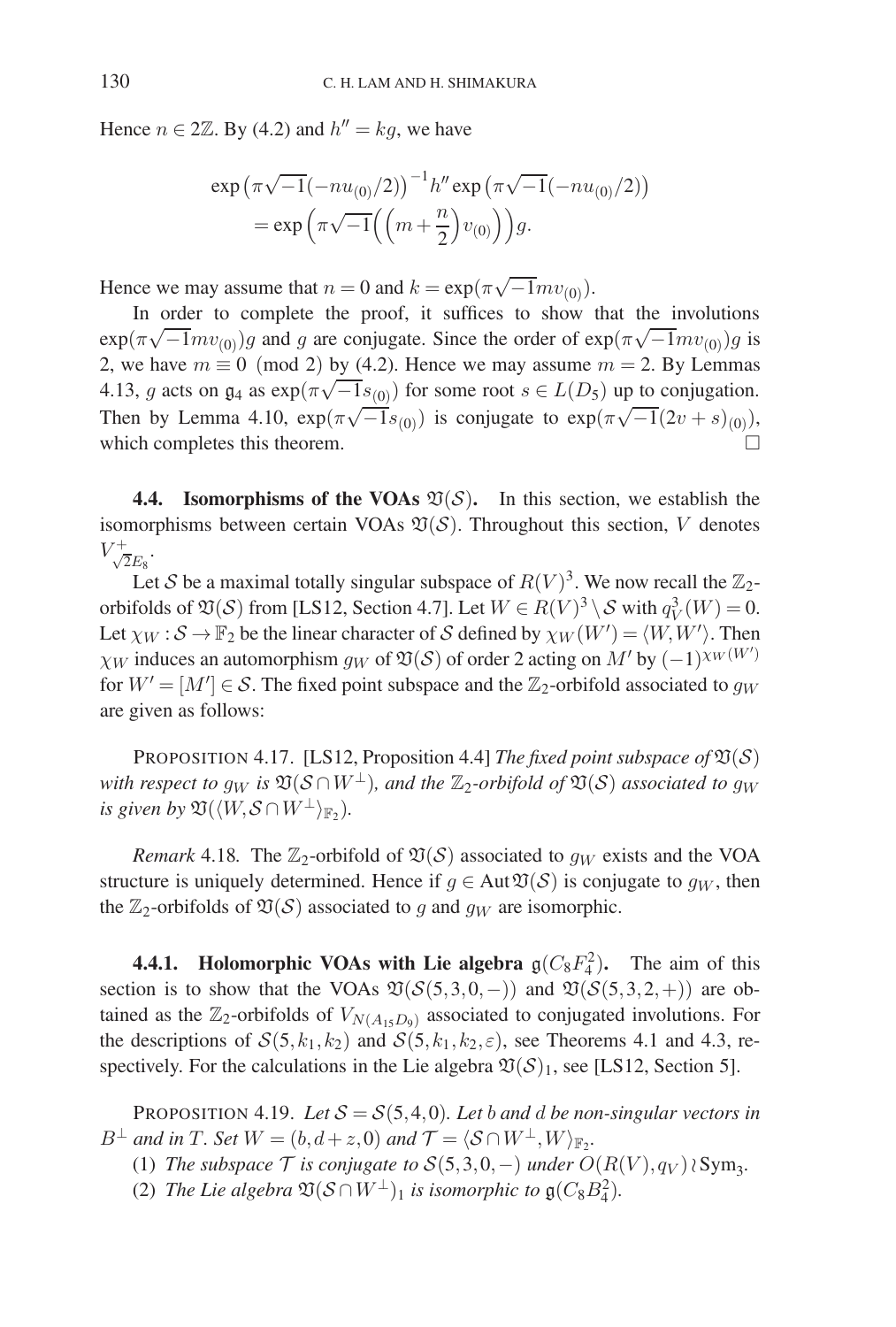*Proof.* Let a and c be non-zero singular vectors in  $S_1$  and in T such that  $\langle a, b \rangle = \langle c, d \rangle = 1$ , respectively. By the description of  $\mathcal{S}(5, 4, 0)$ , we have

$$
\mathcal{S} \cap W^{\perp} = \langle (s, 0, 0), (a+y, y, 0), (y, 0, y), (z, z, z), (0, y+t', y+\varphi(t')),(0, t, \varphi(t)) \mid s \in S_1 \cap b^{\perp}, t \in T \cap d^{\perp}, t' \in c+T \cap d^{\perp} \rangle_{\mathbb{F}_2}.
$$

Since W is singular,  $\mathcal T$  is maximal totally singular. Moreover,  $\mathcal T$  does not satisfy (4.1). By  $\dim(\mathcal{T} \cap \{(r,0,0) \mid r \in R(V)\}) = 3$ ,  $\dim(\mathcal{T} \cap \{(0,r,0) \mid r \in R(V)\}) =$ 0 and Theorem 4.1,  $\mathcal T$  is conjugate to  $\mathcal S(5,3,0,\varepsilon)$ . Since the image of the first coordinate projection  $\mathcal{T} \to R(V)$  is  $(S_1 \cap b^{\perp}) \perp \langle a+y, b \rangle_{\mathbb{F}}$ , and both  $a+y$  and b are non-singular, we have  $\varepsilon = -$ . Thus we obtain (1).

Set  $U = S \cap W^{\perp}$  and  $\mathcal{X}^{(1)} = \mathcal{X} \cap \{(0, u, v) \mid u, v \in R(V)\}\)$  for  $\mathcal{X} = \mathcal{T}, \mathcal{U}$ . Then by [LS12, Proposition 5.31]  $\mathfrak{V}(\mathcal{T}^{(1)})_1$  is an ideal of  $\mathfrak{V}(\mathcal{T})_1$  and  $\mathfrak{V}(\mathcal{T}^{(1)})_1 \cong \mathfrak{g}(C_8)$ . It follows from  $\mathcal{T}^{(1)} = \mathcal{U}^{(1)}$  that  $\mathfrak{V}(\mathcal{U}^{(1)})_1$  is an ideal of  $\mathfrak{V}(\mathcal{U})_1$  isomorphic to  $\mathfrak{g}(C_8)$ . Set

$$
\mathcal{U}' = \langle (s,0,0), (a+y,y,0), (y,0,y), (z,z,z) \mid s \in S_1 \cap b^{\perp} \rangle_{\mathbb{F}_2}.
$$

Then  $\mathfrak{V}(\mathcal{U})_1 = \mathfrak{V}(\mathcal{U}^{(1)})_1 \oplus \mathfrak{V}(\mathcal{U}')_1$ , and  $\mathfrak{V}(\mathcal{U}')_1$  is an ideal. By [LS12, Proposition 5.30],  $\mathfrak{V}(\mathcal{S}(5,3,0,+))_1 \cong \mathfrak{g}(B_4^2D_8)$ . One can see that  $\mathfrak{V}(\mathcal{U}')_1$  is isomorphic to the ideal  $\mathfrak{g}(B_4^2)$  of  $\mathfrak{V}(\mathcal{S}(5,3,0,+))_1$ . Hence (2) holds.

PROPOSITION 4.20. *Let*  $S_1, S_2, S_3$  *be totally singular subspaces of*  $R(V)$  *such that*  $S_3 \subset S_2 \subset S_1$  *and*  $\dim S_1 = 4$ *,*  $\dim S_2 = 2$  *and*  $\dim S_3 = 1$ *. Let* Q *and* T *be complementary subspaces of*  $S_1$  *and of*  $S_2$  *in*  $S_1^{\perp}$  *and in*  $S_2^{\perp}$ *, respectively. Set*  $U = (S_3 \perp Q)^{\perp}$ . Let  $\varphi$  be an isomorphism from T to U. Let

$$
S = \{(s_1 + q, s_2 + t, s_3 + q + \varphi(t)) \mid s_i \in S_i, q \in Q, t \in T\}.
$$

Let  $b \in (Q \perp U)^{\perp}$  *be a non-zero singular vector such that*  $b \notin S_3^{\perp}$ *. Set*  $W = (b, 0, b)$ *and*  $\mathcal{T} = \langle \mathcal{S} \cap W^{\perp}, W \rangle_{\mathbb{F}_2}$ *.* 

(1) *The subspace* S of  $R(V)^3$  *is maximal totally singular.* 

(2) *The VOA*  $\mathfrak{V}(S)$  *is isomorphic to the lattice VOA*  $V_{N(A_1, D_0)}$ *.* 

(3) *The subspace*  $\mathcal{T}$  *of*  $R(V)^3$  *is conjugate to*  $S(5,3,2,+)$  *under*  $O(R(V), q_V)$ *l* Sym<sub>3</sub>.

(4) *The Lie algebra*  $\mathfrak{V}(\mathcal{S} \cap W^{\perp})_1$  *is isomorphic to*  $\mathfrak{g}(C_8B_4^2)$ *.* 

*Proof.* Since dim  $Q = 2$  and dim  $T = 6$ , we have dim  $S = 15$ . By the definition of  $S$ , it is totally singular. Hence we have (1).

Take non-zero singular vectors  $h_i$  in  $S_i$  for  $i = 1, 2, 3$ . Then  $(h_1, 0, 0), (0, h_2, 0)$ ,  $(0,0,h_3) \in S$ . By Lemma 4.9,  $\mathfrak{V}(S)$  is a lattice VOA. By dim  $\mathfrak{V}(S)_1 = 408$  (cf. [LS12, Proposition 5.17]), we have  $\mathfrak{V}(\mathcal{S}) \cong V_{N(A_1, D_0)}$ . Hence (2) holds.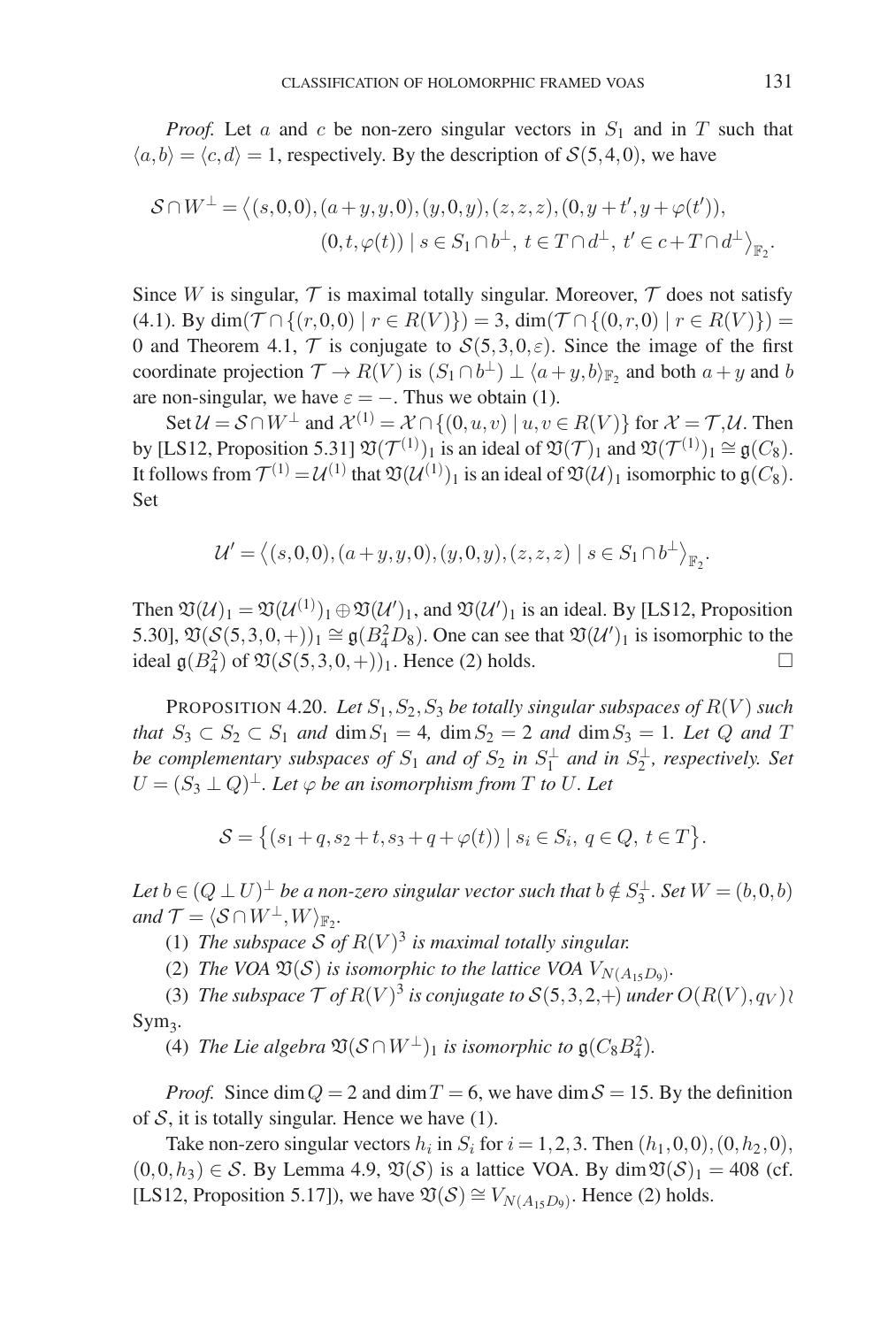By the direct calculation, we have

(4.3) 
$$
\mathcal{S} \cap W^{\perp} = \left\{ (s_1 + s_3 + q, s_2 + t, s_3 + q + \varphi(t)) \mid s_1 \in S_1 \cap b^{\perp}, \right\}
$$

$$
s_2 \in S_2, s_3 \in S_3, q \in Q, t \in T \right\}.
$$

Since W is singular,  $\mathcal T$  is maximal totally singular. Moreover  $\mathcal T$  does not satisfy (4.1). Set  $\mathcal{T}^{(ij)} = \{(r_1, r_2, r_3) \in \mathcal{T} \mid r_i = r_j = 0\}$ . Then dim  $\mathcal{T}^{(23)} = 3$ , dim  $\mathcal{T}^{(13)} =$ 2,  $\mathcal{T}^{(12)} = 0$ , and by Theorem 4.1,  $\mathcal{T}$  is conjugate to  $\mathcal{S}(5,3,2,+)$ , which proves (3).

By (4.3),  $\mathfrak{V}(\mathcal{S} \cap W^{\perp})_1$  is the direct sum of two ideals

$$
\mathfrak{V}(\{(s_1 + s_3 + q, 0, s_3 + q) \mid q \in Q, s_1 \in S_1 \cap b^{\perp}, s_3 \in S_3\})_1, \mathfrak{V}(\{(0, s_2 + t, \varphi(t)) \mid s_2 \in S_2, t \in T\})_1,
$$

and their dimensions are 136 and 72, respectively. The former is also an ideal of  $\mathfrak{V}(\mathcal{T})_1$ , and hence it is isomorphic to  $\mathfrak{g}(C_8)$ . One can see that the latter is isomorphic to the ideal  $\mathfrak{g}(B_4^2)$  of  $\mathfrak{V}(\mathcal{S}(5,3,0,+))_1$  (cf. [LS12, Proposition 5.30]). Hence  $(4)$  holds.

It was shown in [LS12, Proposition 5.40] that  $\mathfrak{V}(\mathcal{S}(5,4,0)) \cong V_{N(A_1,5D_9)}$ . Combining Remark 4.18, Theorem 4.15, Propositions 4.17, 4.19, and 4.20, we obtain the following theorem:

THEOREM 4.21. *The VOAs*  $\mathfrak{V}(S(5,3,0,-))$  and  $\mathfrak{V}(S(5,3,2,+))$  are isomor*phic.*

**4.4.2. Holomorphic VOAs with Lie algebra**  $\mathfrak{g}(A_7 C_3^2 A_3)$ . The aim of this subsection is to show that the VOAs  $\mathfrak{V}(\mathcal{S}(5,2,0))$  and  $\mathfrak{V}(\mathcal{S}(5,2,1,+))$  are obtained as the  $\mathbb{Z}_2$ -orbifolds of  $V_{N(A_7^2 D_5^2)}$  associated to conjugated involutions. For the descriptions of  $S(5, k_1, k_2)$  and  $S(5, k_1, k_2, \varepsilon)$ , see Theorems 4.1 and 4.3, respectively. For the calculations in the Lie algebra  $\mathfrak{V}(\mathcal{S})_1$ , see [LS12, Section 5].

PROPOSITION 4.22. Let  $S = S(5,2,0)$ . Let a and b be non-zero singular vec*tors in* P *and* Q, respectively. Set  $W = (a+b,0,0)$  *and*  $\mathcal{T} = \langle \mathcal{S} \cap W^{\perp}, W \rangle_{\mathbb{F}_2}$ .

(1) The VOA  $\mathfrak{V}(\mathcal{T})$  is isomorphic to  $V_{N(A_7^2D_5^2)}$ .

(2) *The Lie algebra*  $\mathfrak{V}(\mathcal{S} \cap W^{\perp})_1$  *is isomorphic to*  $\mathfrak{g}(A_7A_3B_2^2A_1^2)$ *.* 

*Proof.* Let  $c \in P$  and  $d \in Q$  be non-singular vectors satisfying  $\langle a, c \rangle = \langle b, d \rangle =$ 1. Then

$$
\mathcal{T} = \langle (s, t, \varphi(t)), (a, a, 0), (b, 0, b), (c + d, c, d), (y, 0, y), (0, y, y) | s \in \langle S_1, a+b \rangle_{\mathbb{F}_2}, t \in T \rangle_{\mathbb{F}_2}.
$$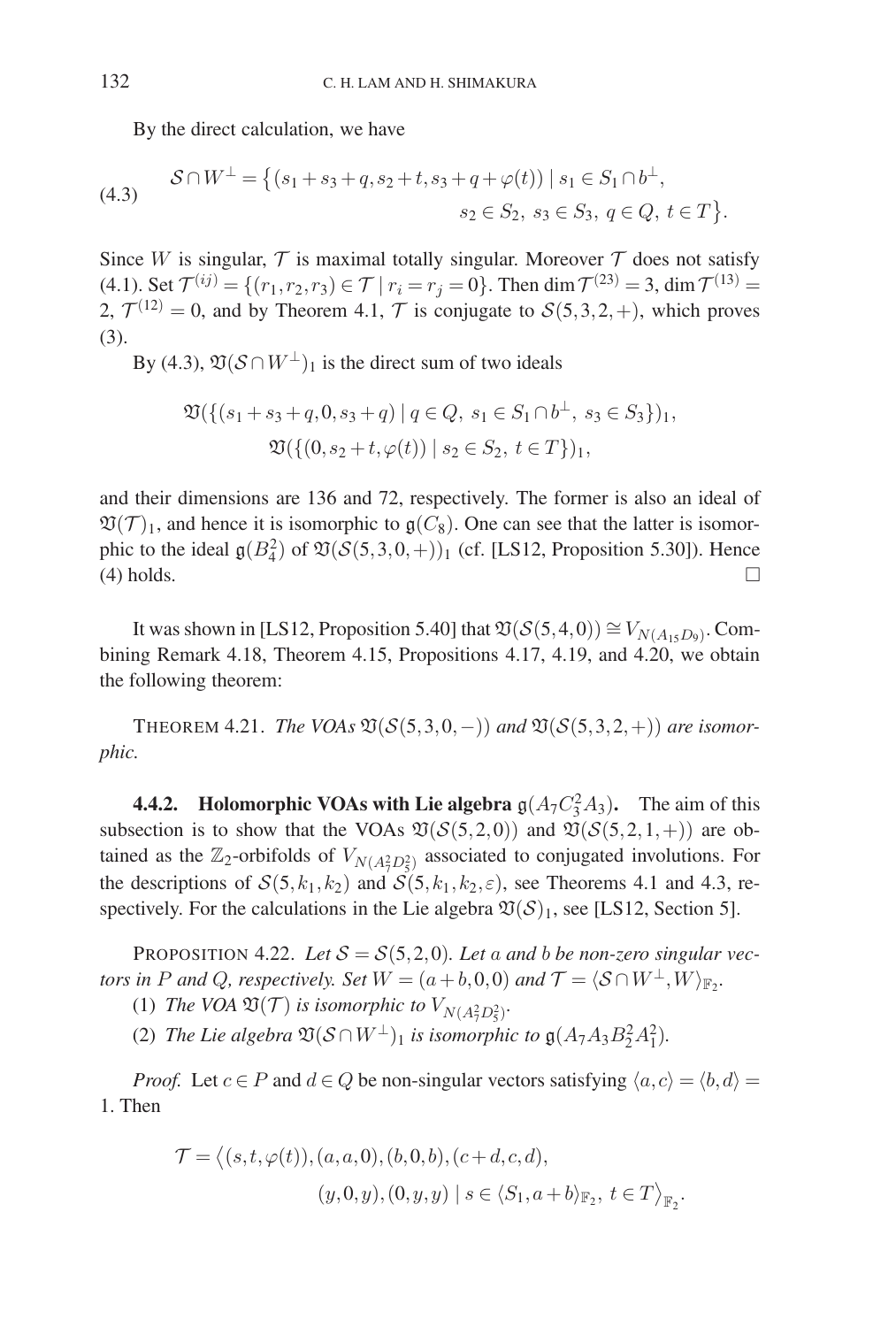Since  $\mathcal T$  contains  $(a, a, 0)$  and  $(a, 0, b)$ , the VOA  $\mathfrak{V}(\mathcal T)$  satisfies (4.1). Hence by Lemma 4.9 it is isomorphic to a lattice VOA or its  $\mathbb{Z}_2$ -orbifold. It follows from dim  $\mathfrak{V}(\mathcal{T})_1 = 216$  (cf. [LS12, Proposition 5.17]) that  $\mathfrak{V}(\mathcal{T}) \cong V_{N(A_7^2 D_5^2)}$  or  $\tilde{V}_{N(A_{17}E_7)}$ . Note that  $(V_{N(A_7^2D_5^2)})_1 \cong \mathfrak{g}(A_7^2D_5^2)$  and  $(\tilde{V}_{N(A_{17}E_7)})_1 \cong \mathfrak{g}(D_9A_7)$ . Since the subspace

$$
\mathfrak{V}\Big(\big\langle (0,a,b), (0,y,y), (0,t,\varphi(t))\mid t\in T\big\rangle_{\mathbb{F}_2}\setminus \big\langle (0,y,y), (0,y+a,y+b)\big\rangle_{\mathbb{F}_2}\Big)_1
$$

is a 126-dimensional ideal, we have  $\mathfrak{V}(\mathcal{T})_1 \cong \mathfrak{g}(A_7^2 D_5^2)$  and  $\mathfrak{V}(\mathcal{T}) \cong V_{N(A_7^2 D_5^2)}$ . Hence (1) holds.

Let us determine the Lie algebra structure of  $\mathfrak{g} = \mathfrak{V}(\mathcal{S} \cap W^{\perp})_1$ . It is easy to see that

$$
\mathcal{S} \cap W^{\perp} = \langle (s, t, \varphi(t)), (a, a, 0), (b, 0, b), (c + d, c, d), (y, 0, y), (0, y, y) | s \in S_1, t \in T \rangle_{\mathbb{F}_2}.
$$

Then the subspace

$$
\mathfrak{V}\Big(\big\langle (0,y,y),(0,t,\varphi(t))\mid t\in T\big\rangle_{\mathbb{F}_2}\setminus\{(0,y,y)\}\Big)_1
$$

is a 63-dimensional ideal of g, and it is also an ideal of  $\mathfrak{D}(\mathcal{S}(5,2,0))_1$  isomorphic to  $g(A_7)$ . One can see that the other 41-dimensional ideal

$$
(4.4) \mathfrak{V}\Big(\big\langle (s,0,0), (a,a,0), (b,0,b), (c+d,c,d), (y,y,0), (y,0,y) \mid s \in S_1 \big\rangle_{\mathbb{F}_2}\Big)_1.
$$

is isomorphic to  $\mathfrak{g}(A_3B_2^2A_1^2)$ . For the detail, see Appendix A.1. Hence (2) holds.  $\Box$ 

PROPOSITION 4.23. Let  $S = S(5,2,1,+)$  and let a be a non-zero singular *vector in Q. Set*  $W = (a, 0, 0)$  *and*  $\mathcal{T} = \langle \mathcal{S} \cap W^{\perp}, W \rangle_{\mathbb{F}_2}$ *.* 

(1) The VOA  $\mathfrak{V}(\mathcal{T})$  is isomorphic to  $V_{N(A_7^2D_5^2)}$ .

(2) *The Lie algebra*  $\mathfrak{V}(\mathcal{S} \cap W^{\perp})_1$  *is isomorphic to*  $\mathfrak{g}(A_7A_3B_2^2A_1^2)$ *.* 

*Proof.* Set  $Q' = Q \cap a^{\perp}$ . Then

$$
\mathcal{T} = \{ (s_1 + p + q, s_2 + p + t, s_3 + q + \varphi(t)) \mid s_1 \in \langle S_1, a \rangle_{\mathbb{F}_2}, s_2 \in S_2, s_3 \in \langle a \rangle_{\mathbb{F}_2}, p \in P, q \in Q', t \in T \}.
$$

Take a non-zero singular vector  $h_2 \in S_2$ . Then it follows from  $(a,0,0), (0,h_2,0),$  $(0,0,a) \in \mathcal{T}$  and Lemma 4.9 that  $\mathfrak{V}(\mathcal{T})$  is a lattice VOA. By dim  $\mathfrak{V}(\mathcal{T})_1 = 216$  (cf. [LS12, Proposition 5.17]), we have  $\mathfrak{V}(\mathcal{T}) \cong V_{N(A_7^2 D_5^2)}$ . Hence (1) holds.

By direct calculation, we have

$$
\mathcal{S} \cap W^{\perp} = \left\langle (s_1 + p + q, s_2 + p + t, q + \varphi(t)) \mid s_i \in S_i, \ p \in P, \ q \in Q', \ t \in T \right\rangle_{\mathbb{F}_2}.
$$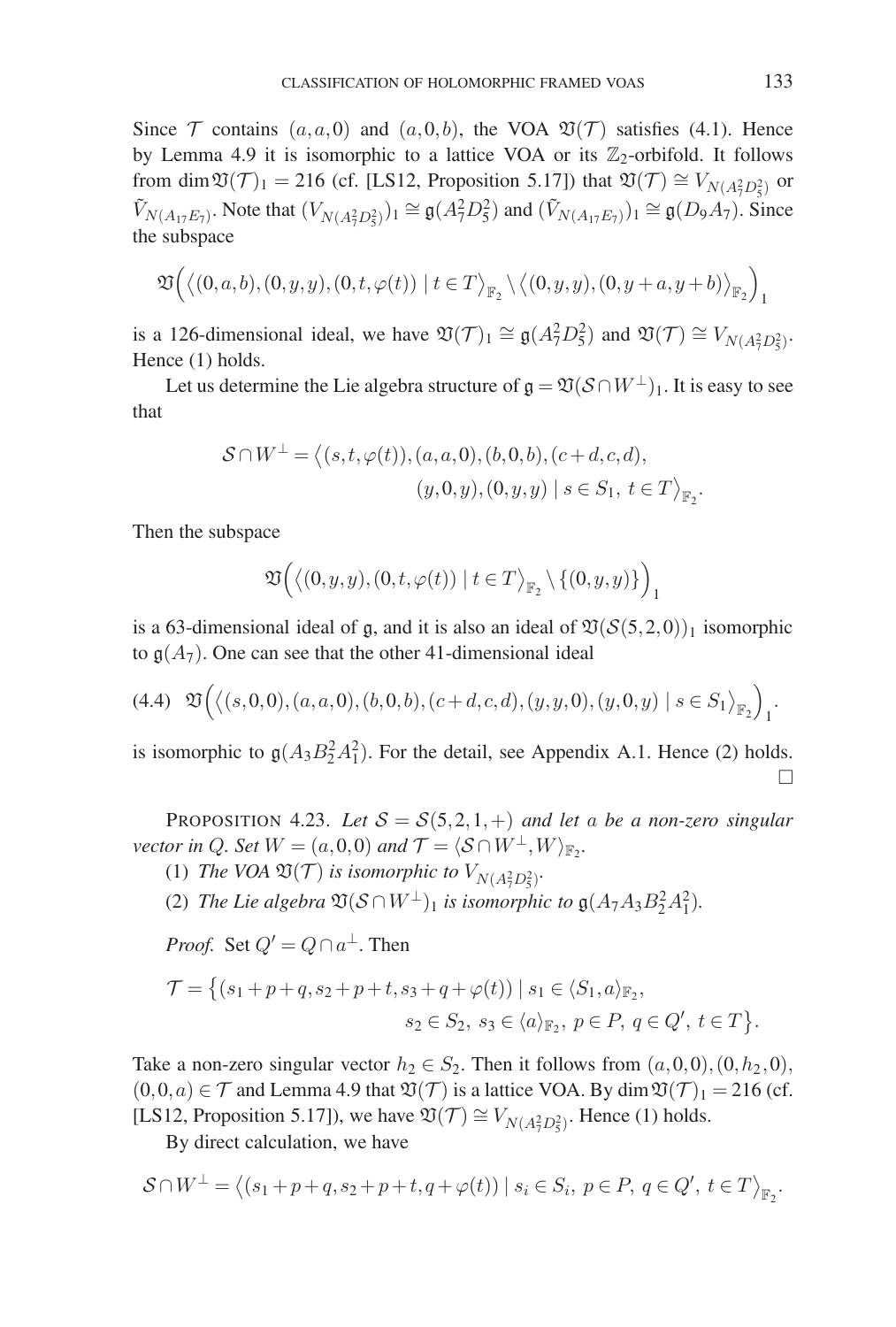Let us determine the Lie algebra structure of  $\mathfrak{g} = \mathfrak{V}(\mathcal{S} \cap W^{\perp})_1$ . Take nonzero singular vectors  $h_1 \in S_1$  and  $h_2 \in S_2$ . Then by [LS12, Lemma 5.19(2)],  $\mathfrak{V}(\{(h_1,0,0),(0,h_2,0)\})_1$  is a Cartan subalgebra of g. Consider the root space decomposition of g with respect to the Cartan subalgebra. Then it is easy to see that

$$
(4.5) \mathfrak{V}(\langle (s_1+p+q, s_2+p, q) \mid s_i \in S_i, p \in P, q \in Q' \rangle_{\mathbb{F}_2} \setminus \{(h_1, 0, 0), (0, h_2, 0)\})_1, (4.6) \mathfrak{V}(\{(0, s_2+t, \varphi(t)) \mid t \in T, s_2 \in S_2\} \setminus \{(0, h_2, 0)\})_1
$$

are mutually orthogonal root spaces and their dimensions are 32 and 56. Since (4.6) is contained in  $\mathfrak{V}(\mathcal{S}(5,2,1,+))_1$ , it is a root space of  $\mathfrak{g}(A_7)$ . One can see that (4.5) is a root space of  $\mathfrak{g}(A_3B_2^2A_1^2)$ . For the detail, see Appendix A.2. Hence (2)  $\Box$ holds.

Combining Remark 4.18, Theorem 4.16, Propositions 4.17, 4.22, and 4.23, we obtain the following theorem:

THEOREM 4.24. *The VOAs*  $\mathfrak{V}(S(5,2,0))$  *and*  $\mathfrak{V}(S(5,2,1,+))$  *are isomorphic.* 

**Appendix A. Explicit descriptions of ideals in Section 4.4.** In this appendix, we describe the ideals defined in (4.4) and (4.5) as a direct sum of simple ideals. Let  $e_1, e_2, \ldots, e_8$  be an orthogonal basis of  $\mathbb{R}^8$  such that  $\langle e_i, e_j \rangle = 2\delta_{ij}$ . Then

$$
E = \sum_{1 \le i,j \le 8} \mathbb{Z}(e_i + e_j) + \mathbb{Z} \frac{1}{2} \sum_{i=1}^8 e_i
$$

is isomorphic to  $\sqrt{2}E_8$ . Note that  $E^* = E/2$ .

## **A.1. Explicit description for the ideal in (4.4).** Set

$$
\mathcal{U}=\langle (s,0,0), (a,a,0), (b,0,b), (c+d,c,d), (y,y,0), (y,0,y) \mid s \in S_1 \rangle_{\mathbb{F}_2}.
$$

Then dim  $\mathfrak{V}(\mathcal{U})_1 = 41$ . The aim of this subsection is to see  $\mathfrak{V}(\mathcal{U})_1 \cong \mathfrak{g}(A_3 B_2^2 A_1^2)$ .

Up to conjugation, we may assume that

$$
S_1 = \langle [V_E^-], [V_{e_1+E}^+] \rangle_{\mathbb{F}_2}, \quad y = [V_{(e_1+e_2)/2+E}^+], \quad a = [V_{(e_1+e_2+e_3+e_4)/2+E}^+],
$$
  

$$
b = [V_{(e_1+e_2+e_5+e_6)/2+E}^+].
$$

For the detail of irreducible  $V_E^+$ -modules, see [FLM88]. Note that

$$
\mathfrak{V}(\{(s,0,0) \mid s \in S_1\})_1 = \langle e_i(-1), x(e_i)^{\pm} \mid 1 \leq i \leq 8 \rangle_{\mathbb{C}},
$$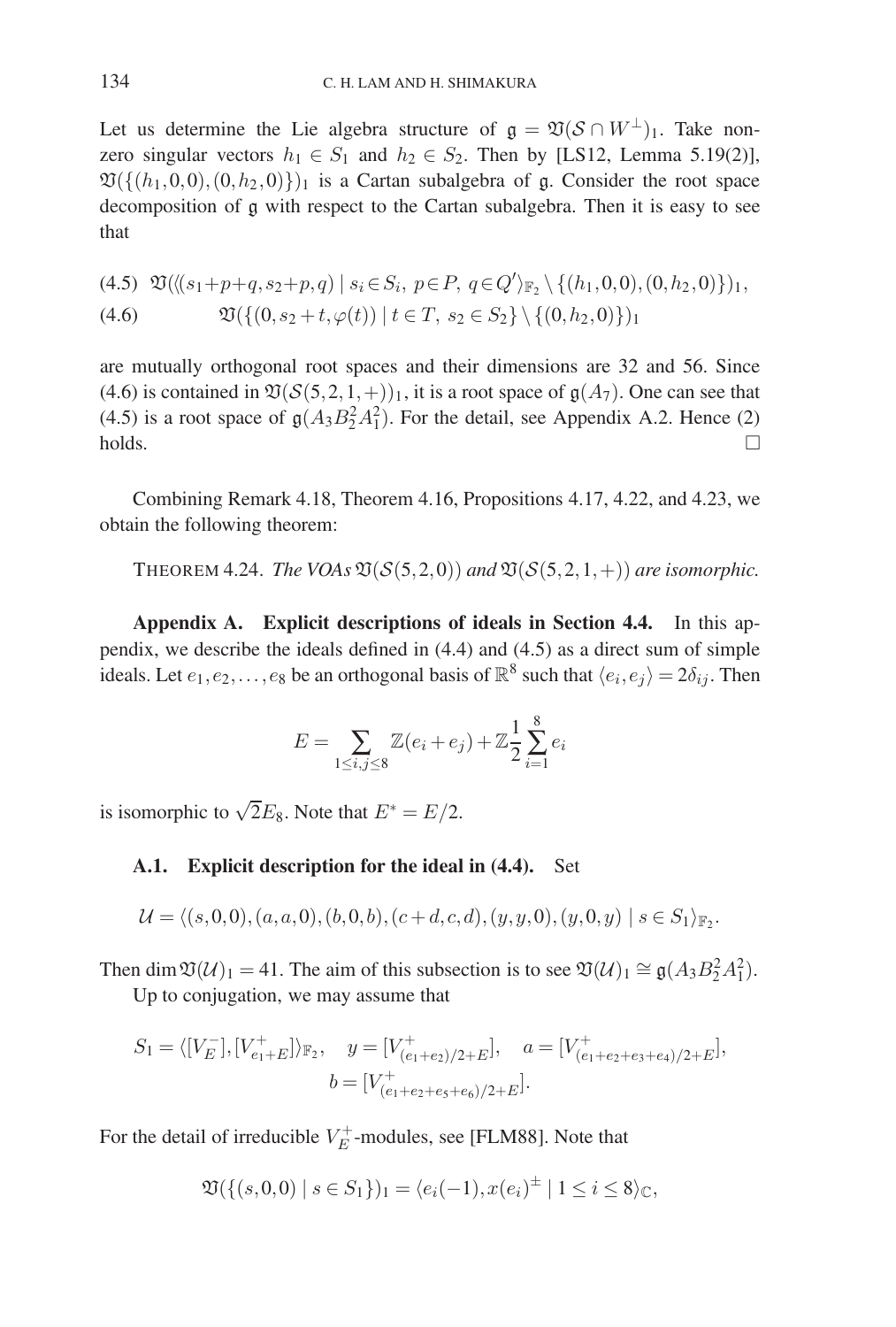where  $x(e_i)^{\pm} = e^{e_i} \pm \theta(e^{e_i}) \in V_{e_1+E}^{\pm}$ . Then  $\mathfrak{V}(\mathcal{U})_1$  is a direct sum of the following simple ideals:

$$
\mathbb{C}e_1(-1) \oplus \mathbb{C}e_2(-1) \oplus \bigoplus_{\varepsilon \in \{\pm\}, i=1,2} \mathbb{C}x(e_i)^{\varepsilon}
$$
  
\n
$$
\oplus \mathfrak{V}(\{(y+s,y,0),(y+s,0,y),(0,y,y) \mid s \in S_1\})_1,
$$
  
\n
$$
\mathbb{C}e_3(-1) \oplus \mathbb{C}e_4(-1) \oplus \bigoplus_{\varepsilon \in \{\pm\}, i=3,4} \mathbb{C}x(e_i)^{\varepsilon} \oplus \mathfrak{V}(\{(y+a+s,y+a,0) \mid s \in S_1\})_1,
$$
  
\n
$$
\mathbb{C}e_5(-1) \oplus \mathbb{C}e_6(-1) \oplus \bigoplus_{\varepsilon \in \{\pm\}, i=5,6} \mathbb{C}x(e_i)^{\varepsilon} \oplus \mathfrak{V}(\{(y+b+s,0,y+b) \mid s \in S_1\})_1,
$$
  
\n
$$
\mathbb{C}e_7(-1) \oplus \mathbb{C}x(e_7)^+ \oplus \mathbb{C}x(e_7)^-,
$$
  
\n
$$
\mathbb{C}e_8(-1) \oplus \mathbb{C}x(e_8)^+ \oplus \mathbb{C}x(e_8)^-.
$$

Since their dimensions are 15, 10, 10, 3, and 3, we have  $\mathfrak{V}(\mathcal{U})_1 \cong \mathfrak{g}(A_3B_2^2A_1^2)$ .

**A.2. Explicit description for the ideal in (4.5).** By the arguments in the proof of Lemma 4.23, the 64-dimensional subalgebra  $\mathfrak{V}(\{(0, s + t, \varphi(t)) \mid s \in$  $S_2, t \in T$ })<sub>1</sub> contains the 63-dimensional ideal. Let H' be its 1-dimensional ideal. Then by (4.6),  $H' \subset \mathfrak{V}(\{(0, h_2, 0)\})_1$ , where  $h_2$  is the non-zero vector in  $S_2$ . Set

$$
\mathcal{U} = \{(s_1 + p + q, p + s_2, q) \mid s_i \in S_i, p \in P, q \in Q'\} \setminus \{(0, h_2, 0)\}.
$$

In this subsection, we show that  $\mathfrak{V}(\mathcal{U})_1 \oplus H' \cong \mathfrak{g}(A_3 B_2^2 A_1^2)$ . Note that its dimension is 41. Let  $p_0$  be the non-singular vector in P. Take a non-singular vector  $q_0 \in Q'$ . Then the set of all non-singular vectors in  $Q'$  is  $\{q_0, q_0 + a\}$ . Up to conjugation, we may assume that  $S_1 = \langle [V_E^-], [V_{e_1+E}^+] \rangle_{\mathbb{F}_2}, S_2 = \{ [V_E^{\varepsilon}] \mid \varepsilon \in {\{\pm\}} \}, p_0 =$  $[V^+_{(e_1+e_2)/2+E}], q_0 = [V^+_{(e_3+e_4)/2+E}], a = [V^+_{(e_3+e_4+e_5+e_6)/2+E}].$  Then  $\mathfrak{V}(\{(s,0,0)\mid$  $s \in S_1$ )  $_1 = \langle e_i(-1), x(e_i)^{\pm} | 1 \le i \le 8 \rangle_{\mathbb{C}}$ , where  $x(e_i)^{\pm} = e^{e_i} \pm \theta(e^{e_i}) \in V_{e_i+E}^{\pm}$ . One can see that  $\mathfrak{V}(\mathcal{U})_1$  is a direct sum of the following simple ideals:

$$
\mathbb{C}e_1(-1) \oplus \mathbb{C}e_2(-1) \oplus \bigoplus_{\varepsilon \in \{\pm\}, i=1,2} \mathbb{C}x(e_i)^{\varepsilon}
$$
  
\n
$$
\oplus \mathfrak{V}(\{(p_0 + s_1, p_0 + s_2, 0) \mid s_i \in S_i\})_1 \oplus H',
$$
  
\n
$$
\mathbb{C}e_3(-1) \oplus \mathbb{C}e_4(-1) \oplus \bigoplus_{\varepsilon \in \{\pm\}, i=3,4} \mathbb{C}x(e_i)^{\varepsilon}
$$
  
\n
$$
\oplus \mathfrak{V}(\{(q_0 + s_1, 0, q_0) \mid s_1 \in S_1\})_1,
$$
  
\n
$$
\mathbb{C}e_5(-1) \oplus \mathbb{C}e_6(-1) \oplus \bigoplus_{\varepsilon \in \{\pm\}, i=5,6} \mathbb{C}x(e_i)^{\varepsilon}
$$
  
\n
$$
\oplus \mathfrak{V}(\{(q_0 + a + s_1, 0, q_0 + a) \mid s_1 \in S_1\})_1,
$$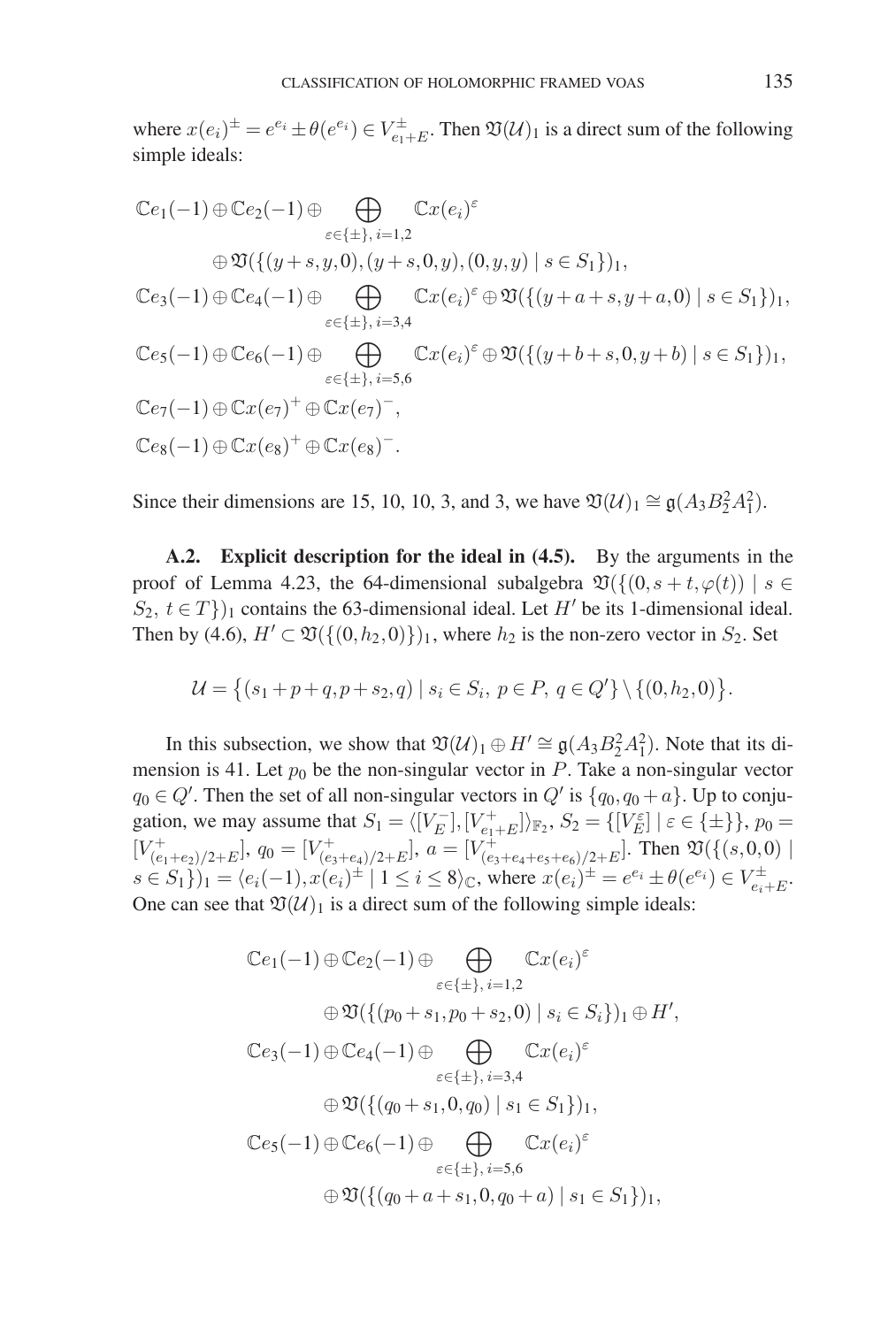$$
\mathbb{C}e_7(-1) \oplus \mathbb{C}x(e_7)^+ \oplus \mathbb{C}x(e_7)^-,
$$
  

$$
\mathbb{C}e_8(-1) \oplus \mathbb{C}x(e_8)^+ \oplus \mathbb{C}x(e_8)^-.
$$

Since their dimensions are 15, 10, 10, 3, and 3, we have  $\mathfrak{V}(\mathcal{U})_1 \oplus H' \cong \mathfrak{g}(A_3 B_2^2 A_1^2)$ .

INSTITUTE OF MATHEMATICS, ACADEMIA SINICA, TAIPEI 10617, TAIWAN AND NATIONAL CENTER FOR THEORETICAL SCIENCES OF TAIWAN *E-mail:* chlam@math.sinica.edu.tw

GRADUATE SCHOOL OF INFORMATION SCIENCES, TOHOKU UNIVERSITY, ARAMAKI AZA AOBA 6-3-09, AOBA-KU SENDAI-CITY, 980-8579, JAPAN *E-mail:* shimakura@m.tohoku.ac.jp

#### REFERENCES

| [ADLO5]      | T. Abe, C. Dong, and H. Li, Fusion rules for the vertex operator algebra $M(1)$ and $V_L^+$ , Comm. Math.<br><i>Phys.</i> 253 (2005), no. 1, 171–219.                                                                                                                                                                 |
|--------------|-----------------------------------------------------------------------------------------------------------------------------------------------------------------------------------------------------------------------------------------------------------------------------------------------------------------------|
| [BM12]       | K. Betsumiya and A. Munemasa, On triply even binary codes, J. Lond. Math. Soc. (2) 86 (2012),<br>no. $1, 1-16.$                                                                                                                                                                                                       |
| [Bo86]       | R. E. Borcherds, Vertex algebras, Kac-Moody algebras, and the Monster, <i>Proc. Nat. Acad. Sci. U.S.A.</i><br>83 (1986), no. 10, 3068-3071.                                                                                                                                                                           |
| [CS99]       | J. H. Conway and N. J. A. Sloane, Sphere Packings, Lattices and Groups, 3rd ed., Grundlehren Math.<br>Wiss., vol. 290, Springer-Verlag, New York, 1999.                                                                                                                                                               |
| [DGM96]      | L. Dolan, P. Goddard, and P. Montague, Conformal field theories, representations and lattice con-<br>structions, <i>Comm. Math. Phys.</i> 179 (1996), no. 1, 61-120.                                                                                                                                                  |
| [Do93]       | C. Dong, Vertex algebras associated with even lattices, J. Algebra 161 (1993), no. 1, 245-265.                                                                                                                                                                                                                        |
| [DGH98]      | C. Dong, R. L. Griess Jr., and G. Höhn, Framed vertex operator algebras, codes and the Moonshine<br>module, <i>Comm. Math. Phys.</i> 193 (1998), no. 2, 407-448.                                                                                                                                                      |
| [DGL07]      | C. Dong, R. L. Griess Jr., and C. H. Lam, Uniqueness results for the moonshine vertex operator<br>algebra, Amer. J. Math. 129 (2007), no. 2, 583-609.                                                                                                                                                                 |
| [DM04a]      | C. Dong and G. Mason, Holomorphic vertex operator algebras of small central charge, <i>Pacific J.</i><br>Math. 213 (2004), no. 2, 253-266.                                                                                                                                                                            |
| [DM04b]      | , Rational vertex operator algebras and the effective central charge, <i>Internat. Math. Res.</i><br>Notices IMRN (2004), no. 56, 2989-3008.                                                                                                                                                                          |
| [DMZ94]      | C. Dong, G. Mason, and Y. Zhu, Discrete series of the Virasoro algebra and the moonshine module,<br>Algebraic Groups and Their Generalizations: Quantum and Infinite-Dimensional Methods<br>(University Park, PA, 1991), Proc. Sympos. Pure Math., vol. 56, Amer. Math. Soc., Provi-<br>dence, RI, 1994, pp. 295–316. |
| [FHL93]      | I. B. Frenkel, Y.-Z. Huang, and J. Lepowsky, On axiomatic approaches to vertex operator algebras<br>and modules, Mem. Amer. Math. Soc. 104 (1993), no. 494, viii+64.                                                                                                                                                  |
| [FLM88]      | I. B. Frenkel, J. Lepowsky, and A. Meurman, Vertex Operator Algebras and the Monster, Pure Appl.<br>Math., vol. 134, Academic Press, Boston, MA, 1988.                                                                                                                                                                |
| $[$ FZ92 $]$ | I. B. Frenkel and Y. Zhu, Vertex operator algebras associated to representations of affine and Virasoro<br>algebras, <i>Duke Math. J.</i> 66 (1992), no. 1, 123-168.                                                                                                                                                  |
| [HL95]       | Y.-Z. Huang and J. Lepowsky, A theory of tensor products for module categories for a vertex operator<br>algebra. III, <i>J. Pure Appl. Algebra</i> 100 (1995), no. 1-3, 141-171.                                                                                                                                      |